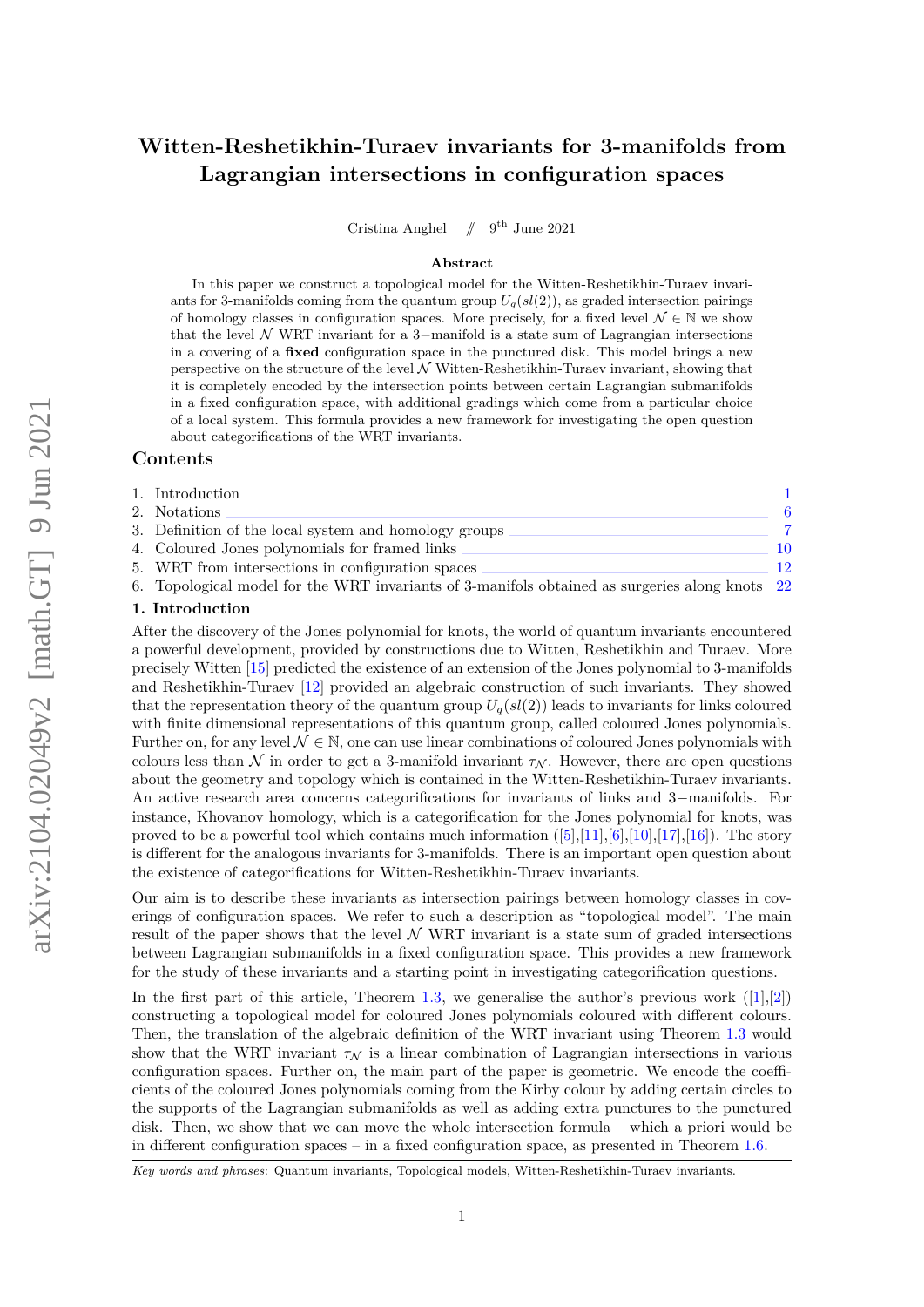**1.1. Homological tools** For  $n, m \in \mathbb{N}$ , we define  $C_{n,m} = Conf_m(\mathcal{D}_n)$  to be the unordered configuration space of *m* points in the *n*-punctured disc  $\mathcal{D}_n$ . We use two extra parameters  $k, \overline{l} \in \mathbb{N}$ and define a local system:

$$
\Phi: \pi_1(C_{n+3\bar l,m}) \to \mathbb{Z}^n \oplus \mathbb{Z}^{\bar l} \oplus \mathbb{Z}.
$$

The definition of this local system depends on the parameter *k*. Roughly speaking, the monodromy around each puncture gives us one variable and the last Z−component counts the winding of particles in the configuration space. The parameter *k* is used for orientation purposes: the monodromies of  $\Phi$  around the first  $n - k$  punctures and the last k punctures are counted with opposite orientations. In our model  $\overline{l}$  will be the number of link components. The extra  $3\overline{l}$  punctures will play an important role in the model for the WRT-invariants. We define  $\tilde{C}_{n+3\bar{l},m}^{-k}$  to be the covering of  $C_{n,m}$  corresponding to  $\Phi$ . We use the homology of a quotient of this covering space (quotienting the first *n* components of the local system towards *l* variables, for  $l \leq n$ , as follows:

- Lawrence representations  $H_{n,m,\bar{l}}^{-k}$  which are  $\mathbb{Z}[x_1^{\pm 1},...,x_l^{\pm 1},y_1^{\pm 1}...,y_l^{\pm 1},d^{\pm 1}]$ -modules. They come from the Borel-Moore homology of  $\tilde{C}_{n+3\bar{l},m}^{-k}$  and have an action of coloured braids on  $n + 3\bar{l}$  strands (Definition [3.9,](#page-8-0) Proposition [3.10\)](#page-8-1)
- Dual Lawrence representations  $H_{n,m,\bar{l}}^{-k,\partial}$  (Definition [3.9\)](#page-8-0) (using the homology relative to the boundary of the same covering space)
- Graded intersection pairing (Proposition [3.11\)](#page-8-2):

$$
\langle , \rangle : H^{-k}_{n,m,\bar{l}} \otimes H^{-k,\partial}_{n,m,\bar{l}} \to \mathbb{Z}[x_1^{\pm 1},...,x_l^{\pm 1},y_1^{\pm 1}..., y_{\bar{l}}^{\pm 1}, d^{\pm 1}].
$$

**Homology classes** We will construct certain classes in these homology groups, given by lifts of Lagrangian submanifolds in the base configuration space. These submanifolds are encoded by "geometric supports" which are sets of arcs in the punctured disc. The product of these arcs quotiented to the unordered configuration space gives the Lagrangian submanifolds. Then, the lifts in the covering will be encoded by sets of "paths to the base points" which are collections of arcs in the punctured disk, from the base point towards the geometric support.

<span id="page-1-0"></span>**Remark 1.1** The pairing is encoded in the base configuration space, and it is parametrised by the intersection points between the geometric supports of the homology classes, graded by monomials which are prescribed by the local system Φ.

**1.2. Topological model coloured Jones polynomials** In the author's earlier work, [\[1\]](#page-22-1) and [\[2\]](#page-22-2), a topological model for the coloured Jones polynomial for links coloured with the same colour was constructed (i.e. each component is coloured with the same colour). In the first part of this paper we generalize this result and construct a topological model for coloured Jones polynomials for links coloured with different colours. Let *L* be an oriented framed link with framings  $f_1, ..., f_l \in \mathbb{Z}$ . We consider  $\beta_n \in B_n$  a braid such that  $L = \widehat{\beta_n}$  by braid closure. Now, let us fix a set of colours  $N_1, ..., N_l \in \mathbb{N}$  for the strands of the link. This colouring induces a colouring of the strands of the braid:  $(C_1, ..., C_n)$ .

We use the configuration space of  $1 + \sum_{i=1}^{n} (C_i - 1)$  particles in the  $(2n + 1)$ -punctured disk, and a  $\mathbb{Z}^{2n+1} \oplus \mathbb{Z}$  local system constructed as above, with  $k = n$  and  $\overline{l} = 0$ . Then, we have the homologies:

$$
H_{2n+1,1+\sum_{i=1}^n(C_i-1),0}^{-n} \text{ and } H_{2n+1,1+\sum_{i=1}^n(C_i-1),0}^{-n,0} \text{ which are } \mathbb{Z}[x_1^{\pm 1},...,x_l^{\pm 1},d^{\pm 1}]\text{-modules.}
$$

**Definition 1.2** (Coloured Homology classes) With the procedure described above, for any indices  $i_1, ..., i_n \in \mathbb{N}$  such that  $0 \leq i_k \leq C_k - 1$  for all  $k \in \{1, ..., n\}$  we define two Lagrangian submanifolds and consider the classes given by their lifts in the covering, as presented in figure [4.1:](#page-10-0)

$$
\mathcal{F}_{\overline{i}}^{(C_1,...,C_n)} \in H_{2n+1,1+\sum_{i=1}^n (C_i-1),0}^{-n} \qquad \text{and} \qquad \mathcal{L}_{\overline{i}}^{(C_1,...,C_n)} \in H_{2n+1,1+\sum_{i=1}^n (C_i-1),0}^{-n,0}.
$$

The set of such sequences of indices is denoted by  $C(N)$ .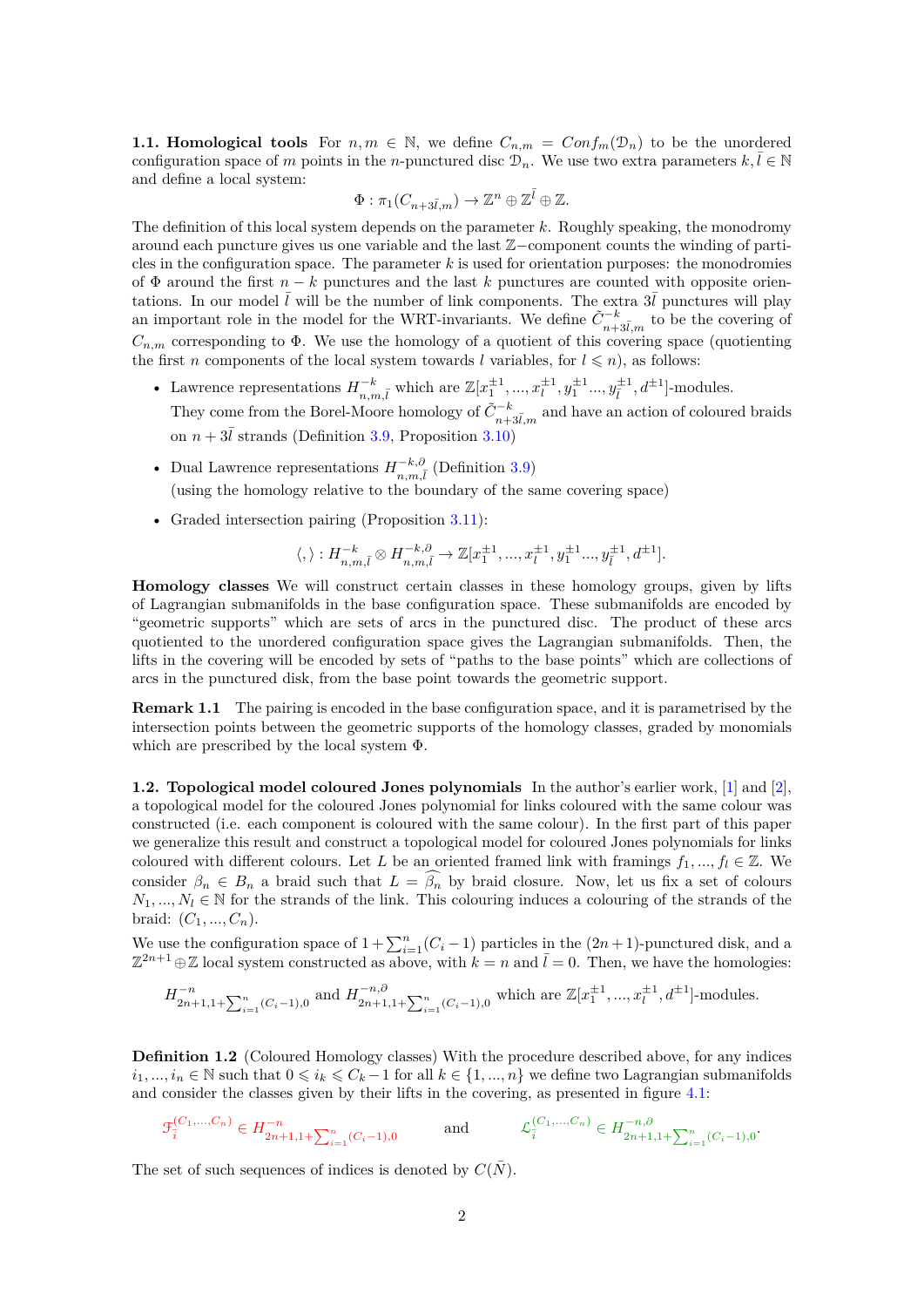<span id="page-2-0"></span>**Theorem 1.3** *(Topological state sum model for coloured Jones polynomials for coloured links) Let us fix a set of colours*  $N_1, ..., N_l \in \mathbb{N}$ . Then, the coloured Jones polynomial of L coloured with *colours*  $N_1, ..., N_l$  *has the following model:* 

$$
J_{N_1,...,N_l}(L,q) = q^{\sum_{i=1}^l (f_i - \sum_{j \neq i} lk_{i,j})(N_i - 1)} \cdot \left( \sum_{\bar{i} \in C(\bar{N})} \left( \prod_{i=1}^n x_{C(i)}^{-1} \right) \cdot \left\langle (\beta_n \cup \mathbb{I}_{n+1}) \mathcal{F}_{\bar{i}}^{(C_1,...,C_n)}, \mathcal{L}_{\bar{i}}^{(C_1,...,C_n)} \right\rangle \right) \Big|_{\psi_{q,N_1,...,N_l}^C} (1.1)
$$

*In this expression*  $\psi_{q,N_1,...,N_l}^C$  *is the specialisation of variables to one variable from formula* [\(4.1\)](#page-10-1)  $\{a, a \in \mathbb{C} : \{1, ..., 2n + 1\} \to \{1, ..., l\}$  *is the colouring presented in equation* [\(2.1\)](#page-5-1) *and remark* [5.1.](#page-13-0)

Note that this formula is a state sum of intersections in a configuration space where the number of particles depends on the choice of individual colours  $N_1, ..., N_l$  for colouring the link.

**1.3. Topological model for WRT invariants** The second part of the paper is devoted to the construction of a topological model for the Witten-Reshetikhin-Turaev 3-manifold invariants. Let us fix a level  $\mathcal{N} \in \mathbb{N}$  and let us consider the  $2\mathcal{N}^{th}$  root of unity  $\xi = e^{\frac{2\pi i}{2\mathcal{N}}}$ . We will use the description of closed oriented 3-manifolds as surgeries along framed oriented links. In turn, we will look at links as closures of braids. Suppose that the corresponding link has *l* components and the braid has *n* strands.

We start with the construction of the homology classes in this context. This time we use a covering of the configuration space of  $n(\mathcal{N} - 2) + l + 1$  particles in the  $(2n + 3l + 1)$ −punctured disk and a  $\mathbb{Z}^{2n+1} \oplus \mathbb{Z}^{3l} \oplus \mathbb{Z}$  local system constructed as above, with  $k = n$  and  $\overline{l} = l$ . We consider the homology groups:

$$
H_{2n+1,n(\mathcal{N}-2)+l+1,l}^{-n} \text{ and } H_{2n+1,n(\mathcal{N}-2)+l+1,l}^{-n,\partial} \text{ which are } \mathbb{Z}[x_1^{\pm 1},...,x_l^{\pm 1},y_1^{\pm 1}...,y_l^{\pm 1},d^{\pm 1}]\text{-modules.}
$$

**Definition 1.4** (Homology classes) Let us fix a set of indices  $i_1, ..., i_n \in \{0, ..., \mathcal{N} - 2\}$  and denote by  $\overline{i}$  :=  $(i_1, ..., i_n)$ . We consider the classes given by the geometric supports from the picture below:



Figure 1.1 WRT Homology Classes

Denote by  $p_1, ..., p_l$  a sequence of strands of the braid that correspond to different components of the link and denote by  $f_{p_i}$  the framing of the component associated to  $p_i$ .

**Definition 1.5** (Lagrangian intersection in the configuration space) For a multi-index  $i_1, ..., i_n \in \{0, ..., \mathcal{N} - 2\}$ , we consider the following Lagrangian intersection:

$$
\begin{cases}\n\Lambda_{\bar{i}}(\beta_n) \in \mathbb{Z}[x_1^{\pm 1}, ..., x_l^{\pm 1}, y_1^{\pm 1} ..., y_l^{\pm 1}, d^{\pm 1}] \\
\Lambda_{\bar{i}}(\beta_n) := \prod_{i=1}^l x_{C(p_i)}^{(f_{p_i} - \sum_{j \neq p_i} lk_{p_i, j}) \cdot \prod_{i=1}^n x_{C(i)}^{-1} \langle (\beta_n \cup \mathbb{I}_{n+3l+1}) \mathcal{F}_{\bar{i}}^{\mathcal{N}}, \mathcal{L}_{\bar{i}}^{\mathcal{N}} \rangle\n\end{cases} (1.2)
$$

The main result shows that the  $\mathcal{N}^{th}WRT$  invariant  $\tau_N(M)$  comes from a state sum of specialisations of these intersections, which take place in the configuration space  $Conf_{n(N-2)+l+1}(\mathcal{D}_{2n+3l+1}).$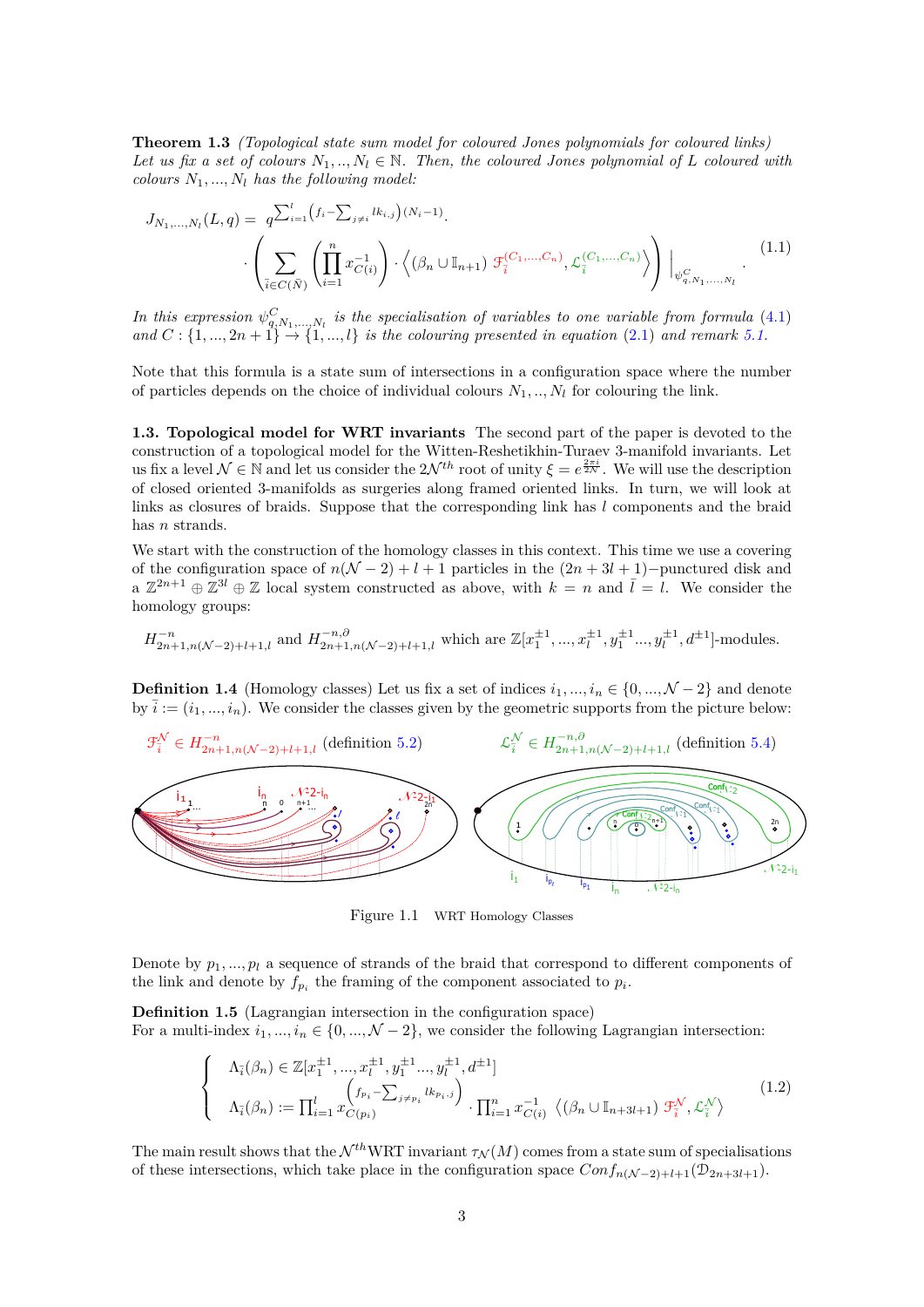<span id="page-3-0"></span>**Theorem 1.6** *(Topological state sum model for the Witten-Reshetikhin-Turaev invariants) Let* N ∈ N *be a fixed level and M a closed oriented* 3*-manifold. We consider L a framed oriented link with l components such that M is obtained by surgery along L. Also, let*  $\beta_n \in B_n$  *such that*  $L = \widehat{\beta_n}$  *as above. Then the*  $\mathcal{N}^{th}$  *Witten-Reshetikhin-Turaev invariant has the following model:* 

$$
\tau_{\mathcal{N}}(M) = \frac{\{1\}_{\xi}^{-l}}{\mathcal{D}^{b} \cdot \Delta_{+}^{b_{+}} \cdot \Delta_{-}^{b_{-}}} \cdot \sum_{i_{1},..,i_{n}=0}^{\mathcal{N}-2} \left( \sum_{1 \leq N_{1},...,N_{l} \leq N-1} \Lambda_{\bar{i}}(\beta_{n}) \Big|_{\psi_{\xi,N_{1},...,N_{l}}^{C}} \right). \tag{1.3}
$$

In this expression  $\psi^C_{\xi,N_1,\dots,N_l}$  is a specialisation of variables to complex numbers (see relation [\(2.2\)](#page-5-2)). The coefficients in the above formula are presented in notation [5.3.](#page-13-1)

**Remark 1.7** (Intersections in various configuration spaces) For a fixed colour  $N$ , the algebraic definition of the WRT invariant  $\tau_N(M)$  is given by a certain linear combination of  $J_{N_1,...,N_l}(L,\xi)$ for all  $N_1, ..., N_l \in \{1, ..., \mathcal{N} - 1\}$ . Then, Theorem [1.3](#page-2-0) would interpret this invariant as follows:

$$
\tau_{\mathcal{N}}(M) \text{ is a linear combination over all } N_1, \dots, N_l \in \{1, \dots, \mathcal{N} - 1\}
$$
  
and all  $\overline{i} = (i_1, \dots, i_n)$  with  $0 \le i_k \le C_k - 1, k \in \{1, \dots, n\}$  of  

$$
\left\langle (\beta_n \cup \mathbb{I}_{n+1}) \mathcal{F}_i^{(C_1, \dots, C_n)}, \mathcal{L}_i^{(C_1, \dots, C_n)} \right\rangle \Big|_{\psi_{\xi, N_1, \dots, N_l}^C}.
$$

Each term above is an intersection in the configuration space of  $1 + \sum_{i=1}^{n} (C_i - 1)$  particles in the  $(2n + 1)$ -punctured disk, which depends on the choice of colours  $N_1, ..., N_l$ .

This means that the translation of the algebraic definition of the WRT invariant following Theorem [1.3](#page-2-0) shows that  $\tau_N(M)$  is a linear combination of Lagrangian intersections in different configuration spaces  $C_{2n+1,k}$ , where the number of particles *k* varies between 1 and  $(n-1)(N-1) + 1$ .

**Remark 1.8** (Intersection in a fixed configuration space) A feature of the model presented in Theorem [1.6](#page-3-0) is that it globalises all these intersections from above, showing that the  $\mathcal{N}^{th}$  WRT invariant is given by states of certain Lagrangian intersections in a fixed ambient space.

 $\tau_N(M)$  is a scalar times the state sum over all multi-indices  $i_1, ..., i_n \in \{0, ..., \mathcal{N} - 2\}$  of specialisations of the intersection  $\Lambda_{\bar{i}}(\beta_n)$  corresponding to  $N_1, ..., N_l \in \{1, ..., \mathcal{N} - 1\}$ such that  $i_k \leq C_k - 1, k \in \{1, ..., n\}$ , namely:  $\Lambda_{\bar{i}}(\beta_n) \Big|_{\psi_{\xi, N_1, ..., N_l}^C}$ *.*

All the intersections  $\Lambda_{\bar{i}}(\beta_n)$  above are constructed from the classes  $(\beta_n \cup \mathbb{I}_{n+3l+1})$   $\mathcal{F}_{\bar{i}}^{\mathcal{N}}$  and  $\mathcal{L}_{\bar{i}}^{\mathcal{N}}$  and take place in the fixed configuration space of  $n(\mathcal{N} - 2) + l + 1$  points in the  $(2n + 3l + 1)$ -punctured disk.

**Remark 1.9** (Encoding the Kirby colour) Now, we discuss the coefficients which appear in the algebraic definition of the Witten-Reshetikhin-Turaev invariant for a 3-manifold. This formula is given as linear combinations of coloured Jones polynomials of the underlying link *L* and the coefficients come from the so-called Kirby colour and they are quantum integers.

Theorem [1.6](#page-3-0) provides a globalised formula for  $\tau_N(M)$  and does not require individual coloured Jones polynomials. For each multi-index  $\overline{i}$  bounded by the level, we consider the intersection form  $\Lambda_{\bar{i}}(\beta_n)$  between globalised classes in a covering of the configuration space, which does not depend on any colouring. Then, we have to add up its specialisations, corresponding to colours which are "bigger" than the index  $\overline{i}$ .

The coefficients coming from the Kirby colour are encoded in the homology classes. Geometrically, they are given precisely by the special *l* purple circles and *l* blue circles from the supports of the homology classes and they correspond to the orange intersection points from figure [1.2.](#page-4-0)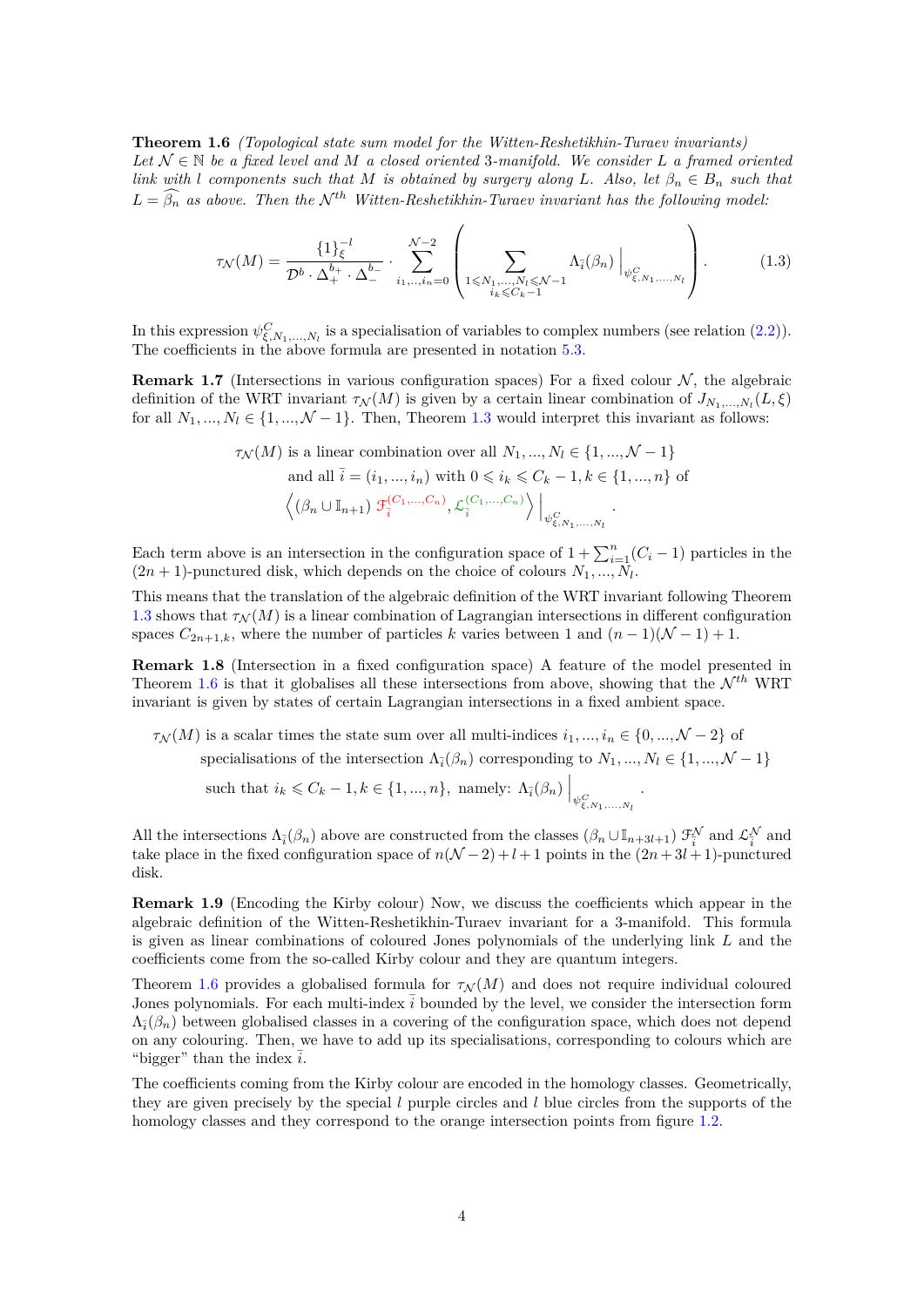**1.4. Structure of the WRT invariants** Following this remark together with the fact that the intersection pairing is encoded by graded geometric intersections in the base configuration space (remark [1.1\)](#page-1-0), we conclude that we have a topological formula for the WRT invariant which is obtained from the intersection points between the following geometric supports:

$$
(\beta_n \cup \mathbb{I}_{n+3l+1}) \mathcal{F}_i^{\mathcal{N}} \cap \mathcal{L}_i^{\mathcal{N}}
$$

for all choices of indices  $i_1, ..., i_n \in \{1, ..., \mathcal{N} - 2\}$ , graded using the local system  $\Phi$ .

**Remark 1.10** In this way, we see that the WRT invariant at level  $N$  is completely encoded by the set of intersection points between certain Lagrangian submanifolds in the configuration space of  $n(N-2) + l + 1$  points in the  $(2n + 3l + 1)$ -punctured disk. The number of particles is fixed and it is determined by the level of the invariant  $N$ , the number of components of the link  $l$  and number of strands of the braid *n*.

<span id="page-4-0"></span>

Figure 1.2 Lagrangian Intersection encoding the Kirby colour

**1.5. Questions-underlying topological information** Our main motivation for this work is the understanding of the underlying topology which is carried by the Witten-Reshetikhin-Turaev invariants. The structural description presented above, provided by intersections between Lagrangians in a fixed configuration space, brings a new approach to investigating further questions concerning categorifications for these quantum invariants.

**Structure of the paper** This article has three main parts. In Section [3](#page-6-0) we introduce the homological setting that we use as well as the particular choice of a local system and the corresponding covering space and homology groups. In the second part, we construct certain homology classes and, using those, we prove the topological intersection formula for the coloured Jones polynomials for links. The following section [5](#page-11-0) has two main parts. First, we construct a sequence of homology classes in a fixed covering space and use them to define a state sum formula. Then, we prove that it leads to a topological model for the  $\mathcal{N}^{th}$  Witten-Reshetikhin-Turaev invariant. In the last part, Section [6,](#page-21-0) we present the formula for these invariants in the particular case where we have 3-manifolds which are given by surgeries along knots.

**Acknowledgements** This paper was prepared at the University of Oxford, and I acknowledge the support of the European Research Council (ERC) under the European Union's Horizon 2020 research and innovation programme (grant agreement No 674978). I would like to thank Jacob Rasmussen for discussions and comments on earlier versions of this paper.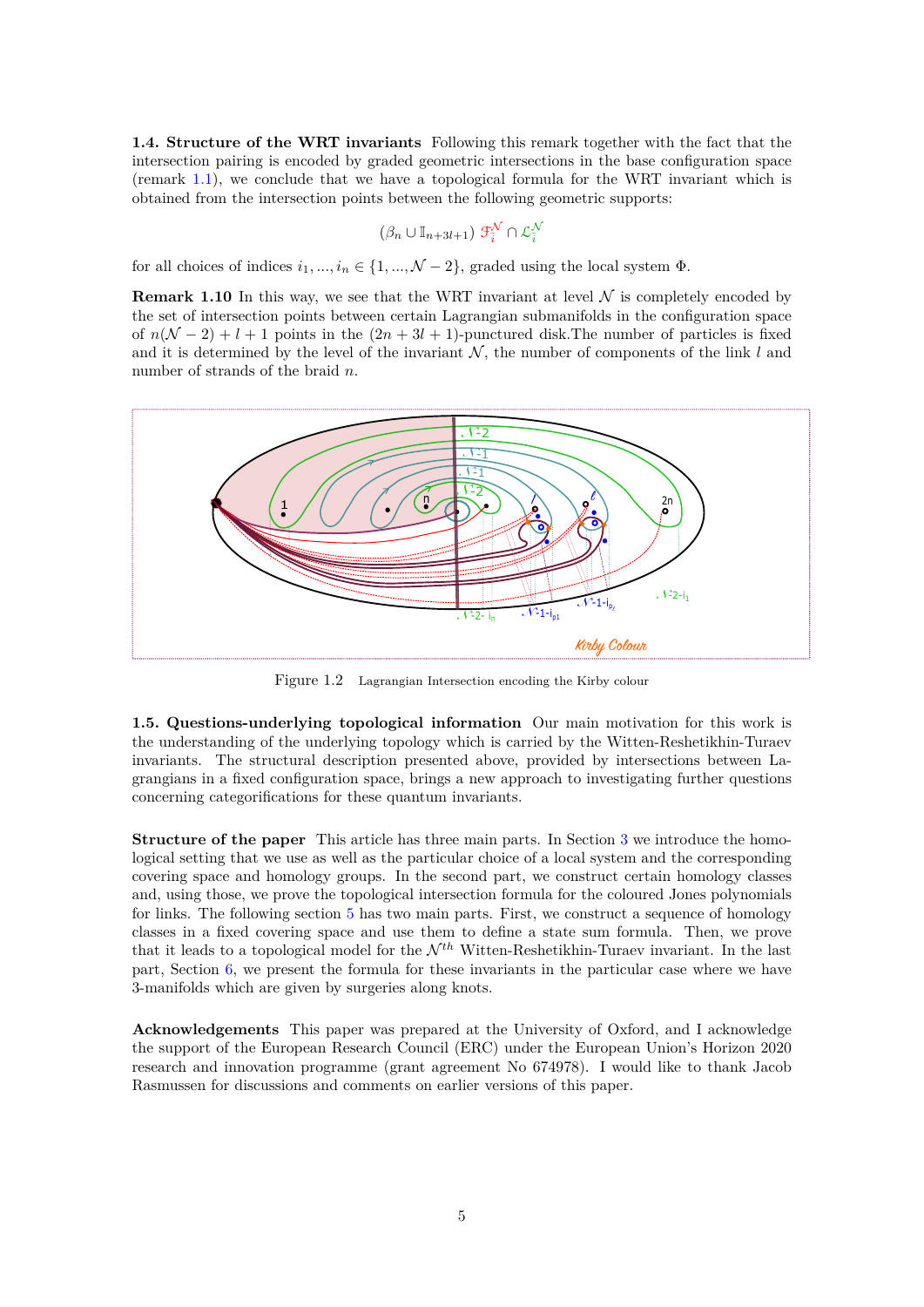#### <span id="page-5-0"></span>**2. Notations**

In the next sections we will change the variables from the ring of Laurent polynomials using certain specialisations of coefficients. For this, we use the following definition.

#### **Notation 2.1** (Specialisation)

Let *N* be a module over a ring *R*. Let  $R'$  be another ring and suppose that we have a specialisation of the coefficients, meaning a morphism:

$$
\psi: R \to R'.
$$

We denote by

$$
N|_{\psi}:=N\otimes_R R'
$$

the specialisation of the module *N* by the function  $\psi$ .

**Definition 2.2** (Quantum numbers)

$$
\{x\}_q := q^x - q^{-x} \qquad [x]_q := \frac{q^x - q^{-x}}{q - q^{-1}}.
$$

**Definition 2.3** (Specialisations of coefficients)

For a set of *l* colours  $N_1, ..., N_l \in \mathbb{N}$  and a colouring  $C: \{1, ..., n\} \to \{1, ..., l\}$  we consider the specialisation of coefficients as below:



**Definition 2.4** (Our setting: specialisation corresponding to a braid closure) We will use this change of coefficients in the situation where *n* is replaced by  $2n + 1$  and the 2*n* points except the middle one inherit a colouring with *l* colours coming from a braid closure of a braid with *n* strands:

$$
C: \{1, ..., 2n\} \to \{1, ..., l\}.
$$

Further on, we consider an extra point in the middle which we denote by  $(n+1)$  and we colour it with the label:

$$
C(n+1) = 1.
$$

This together with the colouring of the 2*n* points from above gives us a colouring of  $2n + 1$  points:

<span id="page-5-1"></span>
$$
C: \{1, ..., 2n + 1\} \to \{1, ..., l\}.
$$
\n(2.1)

For our model, we will use the function  $f_C$  corresponding to the colouring from  $(2.1)$ . Further on, we define the specialisation of coefficients:

<span id="page-5-2"></span>
$$
\psi_{q,N_1,\ldots,N_l}^C: \mathbb{Z}[x_1^{\pm 1}, \ldots, x_l^{\pm 1}, y_1^{\pm 1}, \ldots, y_l^{\pm 1}, d^{\pm 1}] \to \mathbb{Z}[q^{\pm 1}]
$$
\n
$$
\begin{cases}\n\psi_{q,N_1,\ldots,N_l}^C(x_i) = q^{N_i - 1}, \ i \in \{1, \ldots, l\} \\
\psi_{q,N_1,\ldots,N_l}^C(y_i) = q^{N_i} \\
\psi_{q,N_1,\ldots,N_l}^C(d) = q^{-2}.\n\end{cases}
$$
\n(2.2)

**Remark 2.5** In the formulas from the paper, we denote by  $C_i := N_{C(i)}$ .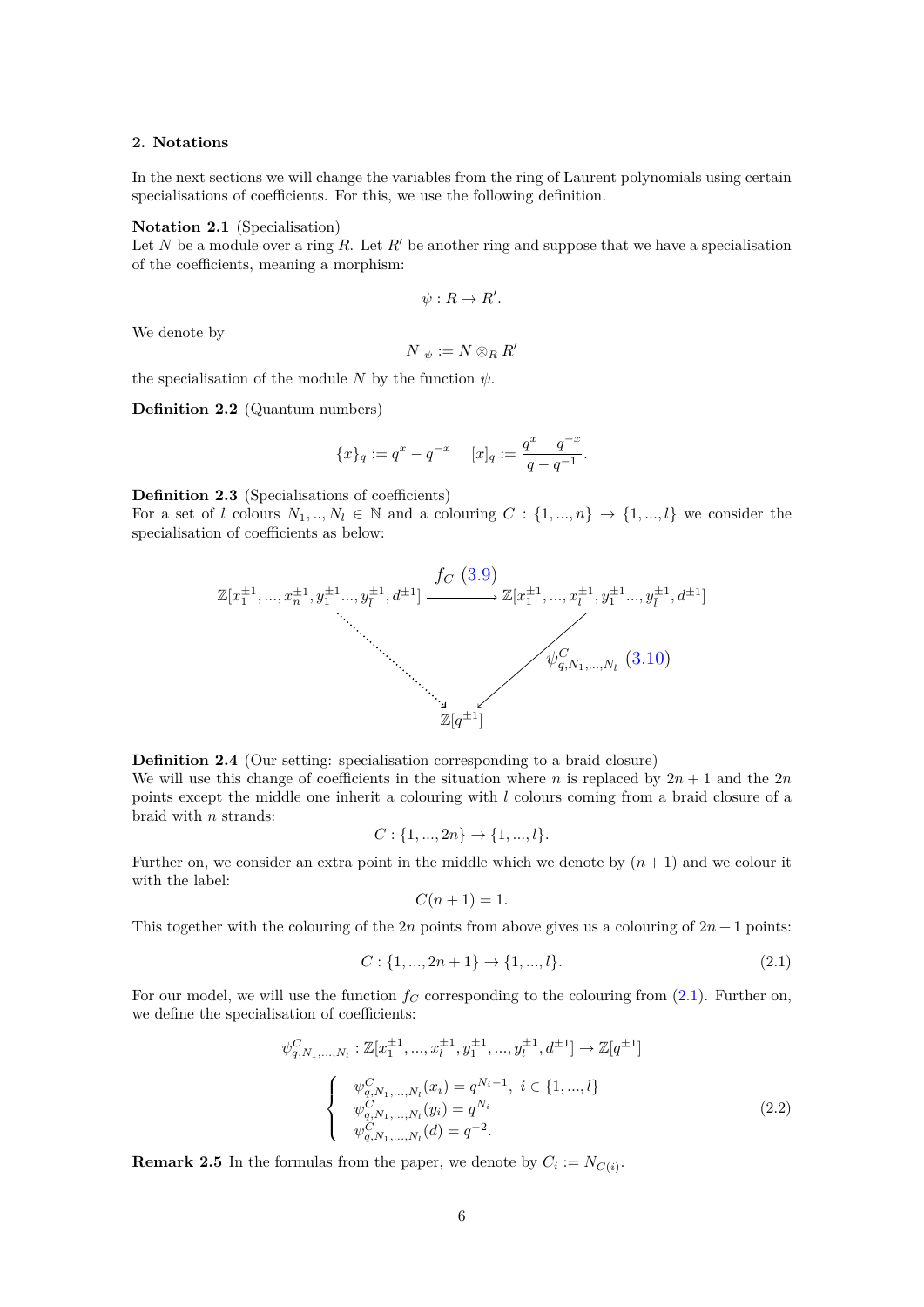## <span id="page-6-0"></span>**3. Definition of the local system and homology groups**

In order to construct the classes that will lead to the 3-manifold invariants, we will use the homology of certain coverings of the configuration space in the punctured disk. The construction of the covering space will be more subtle than the one used in [\[2\]](#page-22-2). More specifically, we will consider two types of punctures and use a subtle local system which counts the monodromies around these punctures in different manners.

For the following part, let us fix  $\overline{l}, k \in \mathbb{N}$ . Also, we consider a "weight"  $m \in \mathbb{N}$ . We start with the unordered configuration space of *m* points in the punctured disk with  $n + 3\bar{l}$  punctures  $\mathcal{D}_{n+3\bar{l}}$ , denoted by:

$$
C_{n+3\bar l,m}.
$$

Also, we fix  $d_1, d_m \in \partial \mathcal{D}_{n+3\bar{l}}$  and let  $\mathbf{d} = (d_1, ..., d_m)$  to be our base point in the configuration space. Now, we define a certain local system on this configuration space. For this, we use the homology of this configuration space, which has the following description.

**Proposition 3.1** Let us suppose that  $m \ge 2$ . Let  $[$   $] : \pi_1(C_{n+3\overline{l},m}) \rightarrow H_1(C_{n+3\overline{l},m})$  be the *abelianisation map. Then the homology has the following form:*

$$
H_1(C_{n+3\bar{l},m}) \simeq \mathbb{Z}^n \oplus \mathbb{Z}^{\bar{2l}} \oplus \mathbb{Z}^{\bar{l}} \oplus \mathbb{Z}
$$
  

$$
\langle [\sigma_i] \rangle \qquad \langle [\gamma_j], [\bar{\gamma}_j] \rangle \qquad \langle [\eta_j] \rangle \qquad \langle [\delta] \rangle, \quad i \in \{1, ..., n\}, j \in \{1, ..., \bar{l}\}.
$$

*The five types of generators are presented in the picture below.*

<span id="page-6-1"></span>

Figure 3.1 Local system Φ

We continue with the augmentation map

$$
\epsilon: H_1(C_{n+3l,m}) \to \mathbb{Z}^n \oplus \mathbb{Z}^l \oplus \mathbb{Z}
$$

$$
\langle x_i \rangle \langle y_j \rangle \langle d' \rangle
$$

given by:

$$
\begin{cases}\n\epsilon(\sigma_i) = 2x_i, i \in \{1, ..., n-k\} \\
\epsilon(\sigma_i) = -2x_i, i \in \{n-k+1, ..., n\} \\
\epsilon(\gamma_j) = 2y_j, j \in \{1, ..., \bar{l}\} \\
\epsilon(\bar{\gamma}_j) = -2y_j, j \in \{1, ..., \bar{l}\} \\
\epsilon(\eta_j) = -y_j, j \in \{1, ..., \bar{l}\} \\
\epsilon(\delta) = d'.\n\end{cases}
$$
\n(3.1)

**Definition 3.2** (Local system) We use the local system given by the composition of the above morphisms:

$$
\Phi: \pi_1(C_{n+3\bar{l},m}) \to \mathbb{Z}^n \oplus \mathbb{Z}^{\bar{l}} \oplus \mathbb{Z}
$$
  

$$
\langle x_j \rangle \langle y_j \rangle \langle d' \rangle, \ i \in \{1, ..., n\}, \ j \in \{1, ..., \bar{l}\}
$$
  

$$
\Phi = \epsilon \circ []. \tag{3.2}
$$

**Definition 3.3** (Covering of the configuration space) Let  $\tilde{C}_{n+3\bar{l},m}^{-k}$  be the covering of  $C_{n+3\bar{l},m}$  corresponding to the local system  $\Phi$ . Also, let us fix a base point  $\tilde{\mathbf{d}} \in \tilde{C}_{n+3\bar{l},m}^{-k}$  in the fiber over the base point **d**.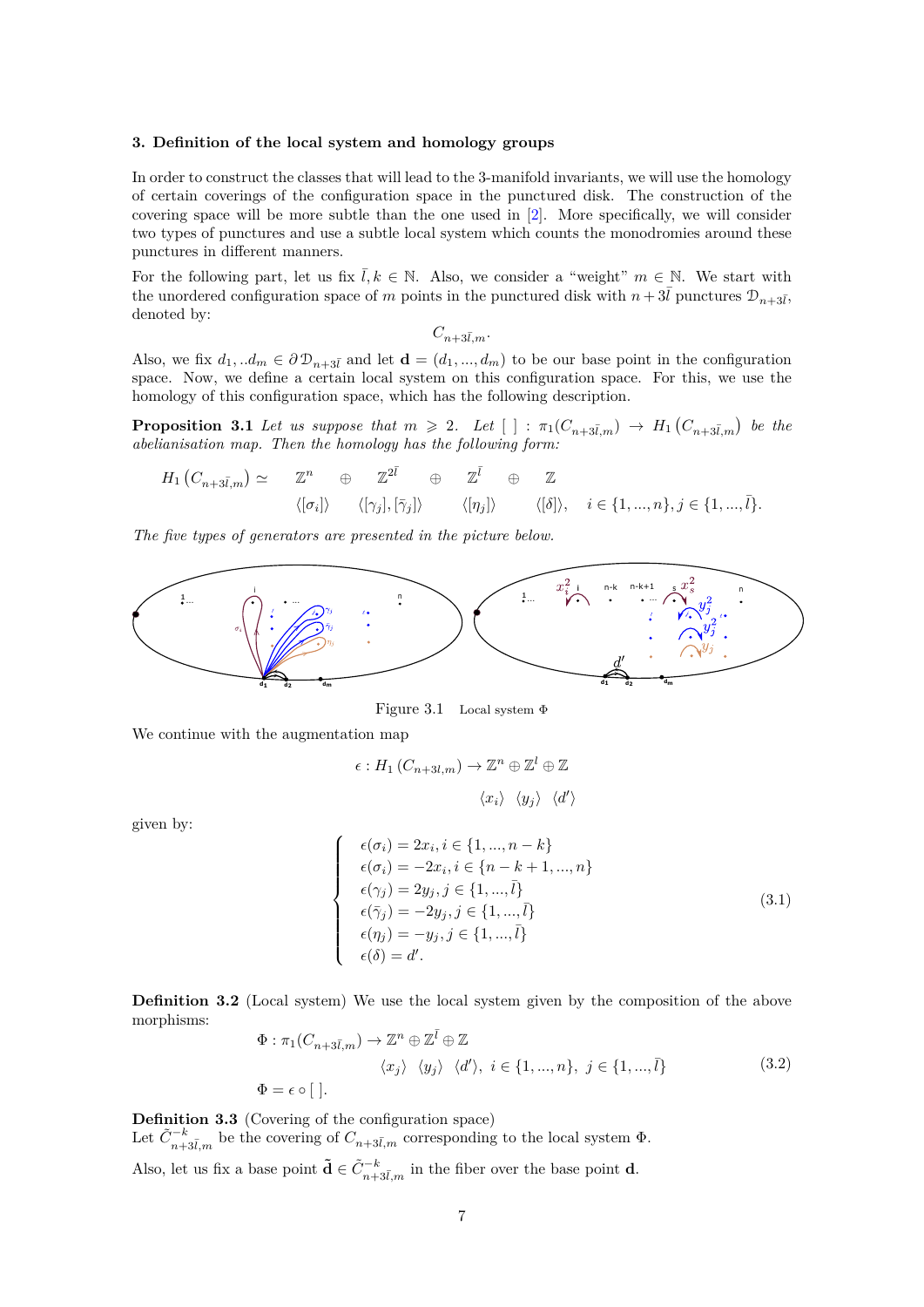**3.1. Input of the construction** We will use the homologies of this covering space. They are modules over the group ring of deck transformations,  $\mathbb{Z}[x_1^{\pm 1}, ..., x_n^{\pm 1}, y_1^{\pm 1} ..., y_{\overline{l}}^{\pm 1}, d'^{\pm 1}]$ .

For computational purposes, we will use the variable  $d := -d'$  and we consider:

$$
\gamma : \mathbb{Z}[x_1^{\pm 1}, \dots, x_n^{\pm 1}, y_1^{\pm 1} \dots, y_i^{\pm 1}, d'^{\pm 1}] \to \mathbb{Z}[x_1^{\pm 1}, \dots, x_n^{\pm 1}, y_1^{\pm 1} \dots, y_i^{\pm 1}, d^{\pm 1}]
$$
  
\n
$$
\begin{cases}\n\bar{\Phi}(x_i) = x_i \\
\bar{\Phi}(y_j) = y_j \\
\bar{\Phi}(d') = -d.\n\end{cases}
$$
\n(3.3)

Using this notation, the homology groups of the covering become modules over  $\mathbb{Z}[x_1^{\pm 1},...,x_n^{\pm 1},y_1^{\pm 1}...,y_i^{\pm 1},d^{\pm 1}]$ . Further on, we use the induced map corresponding to the local system  $\Phi$  with values in the group ring of  $\mathbb{Z}^n \oplus \mathbb{Z}^{\overline{l}} \oplus \mathbb{Z}$ :

$$
\Phi: \pi_1(C_{n+3\bar{l},m}) \to \mathbb{Z}[x_1^{\pm 1}, \dots, x_n^{\pm 1}, y_1^{\pm 1} \dots, y_{\bar{l}}^{\pm 1}, d^{\pm 1}]. \tag{3.4}
$$

Then, taking into account the change of variables  $\gamma$ , we define:

$$
\begin{aligned}\n\bar{\Phi} &:\pi_1(C_{n+3\bar{l},m}) \to \mathbb{Z}[x_1^{\pm 1}, \dots, x_n^{\pm 1}, y_1^{\pm 1} \dots, y_{\bar{l}}^{\pm 1}, d^{\pm 1}] \\
\bar{\Phi} &= \gamma \circ \Phi.\n\end{aligned}\n\tag{3.5}
$$

**Definition 3.4** We consider two submodules in the homologies of this covering space (which are modules over  $\mathbb{Z}[x_1^{\pm 1}, ..., x_n^{\pm 1}, y_1^{\pm 1} ..., y_i^{\pm 1}, d^{\pm 1}]]$ :

\n- \n
$$
\mathcal{H}_{n,m,\overline{l}}^{-k} \subseteq H_m^{\mathrm{lf},\infty,-}(\tilde{C}_{n+3\overline{l},m}^{-k},P^{-1};\mathbb{Z})
$$
 and\n
\n- \n $\mathcal{H}_{n,m,\overline{l}}^{-k,\partial} \subseteq H_m^{\mathrm{lf},\Delta}(\tilde{C}_{n+3\overline{l},m}^{-k},\partial;\mathbb{Z})$ \n
\n

given by the images of the homology with twisted coefficients into the homology of the covering space, defined in an analogue manner as the homology groups from [\[2\]](#page-22-2)-Section 3 (using the splitting of the boundary of the configuration space and its description from [\[3\]](#page-22-3)).

**Proposition 3.5** *([\[3\]](#page-22-3)) There exists a topological intersection pairing:*

$$
<< ~,~ >>: \mathcal{H}_{n,m,\bar{l}}^{-k} \otimes \mathcal{H}_{n,m,\bar{l}}^{-k,\partial} \to \mathbb{Z}[x_1^{\pm 1},...,x_n^{\pm 1},y_1^{\pm 1}...,y_{\bar{l}}^{\pm 1},d^{\pm 1}].
$$

In the next section, we will use the exact form of this intersection pairing, so we will briefly explain its formula. Let us consider two classes  $H_1 \in \mathcal{H}_{n,m,\bar{l}}^{-k}$  and  $H_2 \in \mathcal{H}_{n,m,\bar{l}}^{-k,\partial}$ . We suppose that these classes are given by the lifts  $\tilde{X}_1, \tilde{X}_2$  of two immersed submanifolds  $X_1, X_2 \subseteq C_{n+3\bar{l},m}$ . Also, we assume that  $X_1$  and  $X_2$  have a transverse intersection, in a finite number of points.

<span id="page-7-0"></span>**Proposition 3.6** *(Intersection pairing from intersections in the base space and the local system) For each intersection point*  $x \in X_1 \cap X_2$  *we define a certain loop and denote it by*  $l_x \subseteq C_{n+3\overline{l},m}$ *. a)* **Construction of** *l<sup>x</sup>*

*We suppose that we have the paths*  $\gamma_{X_1}, \gamma_{X_2}$  *which start in* **d***, they end on*  $X_1, X_2$  *respectively and*  $\tilde{\gamma}_{X_1}(1) \in \tilde{X}_1$  and  $\tilde{\gamma}_{X_2}(1) \in \tilde{X}_2$ . Further on, we choose two paths  $\delta_{X_1}, \delta_{X_2} : [0,1] \to C_{n+3\bar{l},m}$ *with the property:*

$$
\begin{cases}\nIm(\delta_{X_1}) \subseteq X_1; \delta_{X_1}(0) = \gamma_{X_1}(1); \delta_{X_1}(1) = x \\
Im(\delta_{X_2}) \subseteq X_2; \delta_{X_2}(0) = \gamma_{X_2}(1); \delta_{x_2}(1) = x.\n\end{cases}
$$
\n(3.6)

*The composition of these paths gives us the loop:*

$$
l_x = \gamma_{X_1} \circ \delta_{X_1} \circ \delta_{X_2}^{-1} \circ \gamma_{X_2}^{-1}.
$$

*Also, let α<sup>x</sup> be the sign of the geometric intersection between M*<sup>1</sup> *and M*<sup>2</sup> *in the base configuration space, at the point x.*

# *b)* **Intersection form**

*Then, the intersection pairing can be computed from the set of loops*  $l_x$  *and the local system:* 

<span id="page-7-1"></span>
$$
\langle \langle H_1, H_2 \rangle \rangle = \sum_{x \in X_1 \cap X_2} \alpha_x \cdot \Phi(l_x) \in \mathbb{Z}[x_1^{\pm 1}, ..., x_n^{\pm 1}, y_1^{\pm 1} ..., y_{\overline{l}}^{\pm 1}, d^{\pm 1}]. \tag{3.7}
$$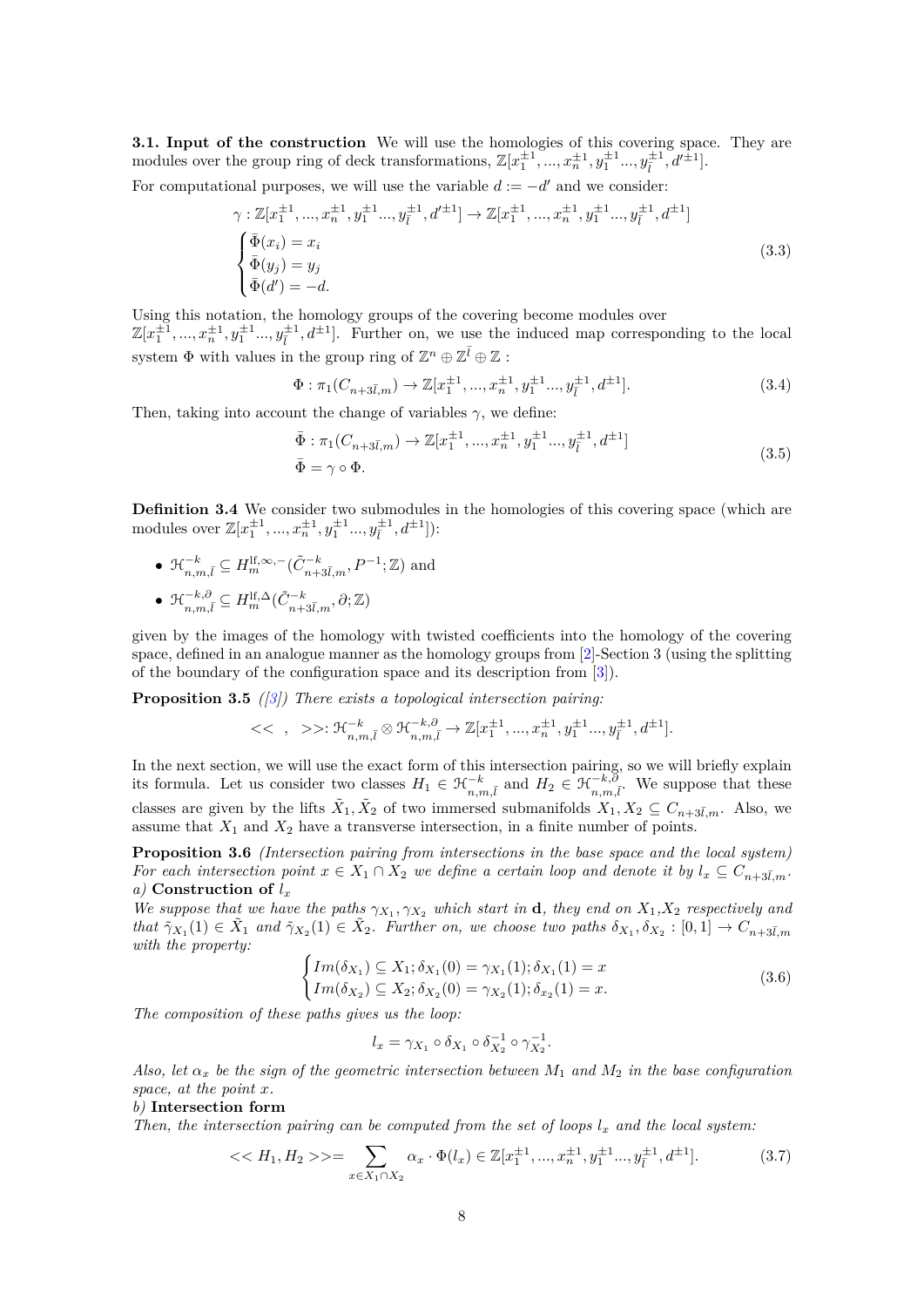<span id="page-8-5"></span>**Remark 3.7** For actual computations, in the case where the homology classes come from product of one dimensional submanifolds quotiented in the configuration space, one can replace the variable  $d'$  by *d* and the local system Φ by  $\bar{\Phi}$  in the previous formula, and then count just the product of local orientations in the disk around each component of the intersection point *x* (instead of keeping track of the sign of orientations in the configuration space  $\alpha_x$ ).

#### **3.2. Specialisations given by colorings**

**Definition 3.8** (Change of coefficients) For the next part, we suppose that we have a coloring *C* of the *n* punctures of the disk into *l* colours:

$$
C: \{1, ..., n\} \to \{1, ..., l\}.
$$
\n(3.8)

We will work in the situation where  $\bar{l} = 0$  or  $\bar{l} = l$ . Then, we fix  $\bar{l}$  components  $\bar{p}_1, ..., \bar{p}_{\bar{l}} \in \{1, ..., n\}$ . Then, we define the corresponding change of variables, where we change the first  $n + \overline{l}$  components  $x_1, ..., x_n, y_1, ..., y_{\bar{l}}$  from the ring  $\mathbb{Z}[x_1^{\pm 1}, ..., x_n^{\pm 1}, y_1^{\pm 1} ..., y_{\bar{l}}^{\pm 1}, d^{\pm 1}]$  to  $l + \bar{l}$  variables, denoted by  $x_1, ..., x_l, y_1, ..., y_{\bar{l}}$ , as below:

<span id="page-8-3"></span>
$$
f_C: \mathbb{Z}[x_1^{\pm 1}, ..., x_n^{\pm 1}, y_1^{\pm 1}..., y_{\overline{l}}^{\pm 1}, d^{\pm 1}] \to \mathbb{Z}[x_1^{\pm 1}, ..., x_i^{\pm 1}, y_1^{\pm 1}..., y_{\overline{l}}^{\pm 1}, d^{\pm 1}]
$$

$$
\begin{cases} f_C(x_i) = x_{C(i)}, \ i \in \{1, ..., n\} \\ f_C(y_j) = y_{C(\overline{p}_j)}, \ j \in \{1, ..., \overline{l}\}.\end{cases}
$$
(3.9)

Now, we will change the coefficients of the homology groups using the function *f<sup>C</sup>* .

<span id="page-8-0"></span>**Definition 3.9** (Homology groups) Let us define the homologies which correspond to these coefficients, given by:

\n- $$
H_{n,m,\bar{l}}^{-k} := \mathcal{H}_{n,m,\bar{l}}^{-k} \vert_{\mathit{f}_{C}}
$$
\n- $H_{n,m,\bar{l}}^{-k,\partial} := \mathcal{H}_{n,m,\bar{l}}^{-k,\partial} \vert_{\mathit{f}_{C}}.$
\n

They are modules over  $\mathbb{Z}[x_1^{\pm 1}, ..., x_l^{\pm 1}, y_1^{\pm 1} ..., y_{\overline{l}}^{\pm 1}, d^{\pm 1}].$ 

Now, we look at braids with  $n+3\bar{l}$  strands which preserve the colouring *C* and the induced colouring on the components  $\bar{p}_1, ..., \bar{p}_l$  and denote the set of such braids by  $B_{n+3\bar{l}}^C$ .

<span id="page-8-1"></span>**Proposition 3.10** *([\[3\]](#page-22-3)) There is a braid group action (which comes from the mapping class group action) which is compatible with the action of deck transformations at the homological level:*

$$
B_{n+3\bar{l}}^{C} \curvearrowright H_{n,m,\bar{l}}^{-k} \left( \text{ as a module over } \mathbb{Z}[x_1^{\pm 1}, ..., x_l^{\pm 1}, y_1^{\pm 1} ..., y_{\bar{l}}^{\pm 1}, d^{\pm 1}] \right).
$$

<span id="page-8-2"></span>**Proposition 3.11** *([\[3\]](#page-22-3)) There is also a topological intersection pairing:*

$$
\langle , \rangle : H^{-k}_{n,m,\bar{l}} \otimes H^{-k,\partial}_{n,m,\bar{l}} \to \mathbb{Z}[x_1^{\pm 1},...,x_l^{\pm 1},y_1^{\pm 1}...,y_l^{\pm 1},d^{\pm 1}].
$$

*whose method of computation is the same as the one presented in Proposition [3.6,](#page-7-0) specialised using the change of coefficients*  $f_C$ :

$$
\langle \ , \ \rangle = \,<<\ , \ \ >> \,|_{f_C}.
$$

**Definition 3.12** (Specialisation of coefficients) Let  $N_1, ..., N_l \in \mathbb{N}$  a sequence of natural numbers. We define the specialisation of coefficients given by:

<span id="page-8-4"></span>
$$
\psi_{q,N_1,\ldots,N_l}^C: \mathbb{Z}[x_1^{\pm 1},...,x_i^{\pm 1},y_1^{\pm 1}...,y_i^{\pm 1},d^{\pm 1}] \to \mathbb{Z}[q^{\pm 1}]
$$
\n
$$
\begin{cases}\n\psi_{q,N_1,\ldots,N_l}^C(x_i) = q^{N_i-1}, \ i \in \{1,...,l\} \\
\psi_{q,N_1,\ldots,N_l}^C(y_i) = q^{N_i}, \ i \in \{1,...,\bar{l}\} \\
\psi_{q,N_1,\ldots,N_l}^C(d) = q^{-2}.\n\end{cases} \tag{3.10}
$$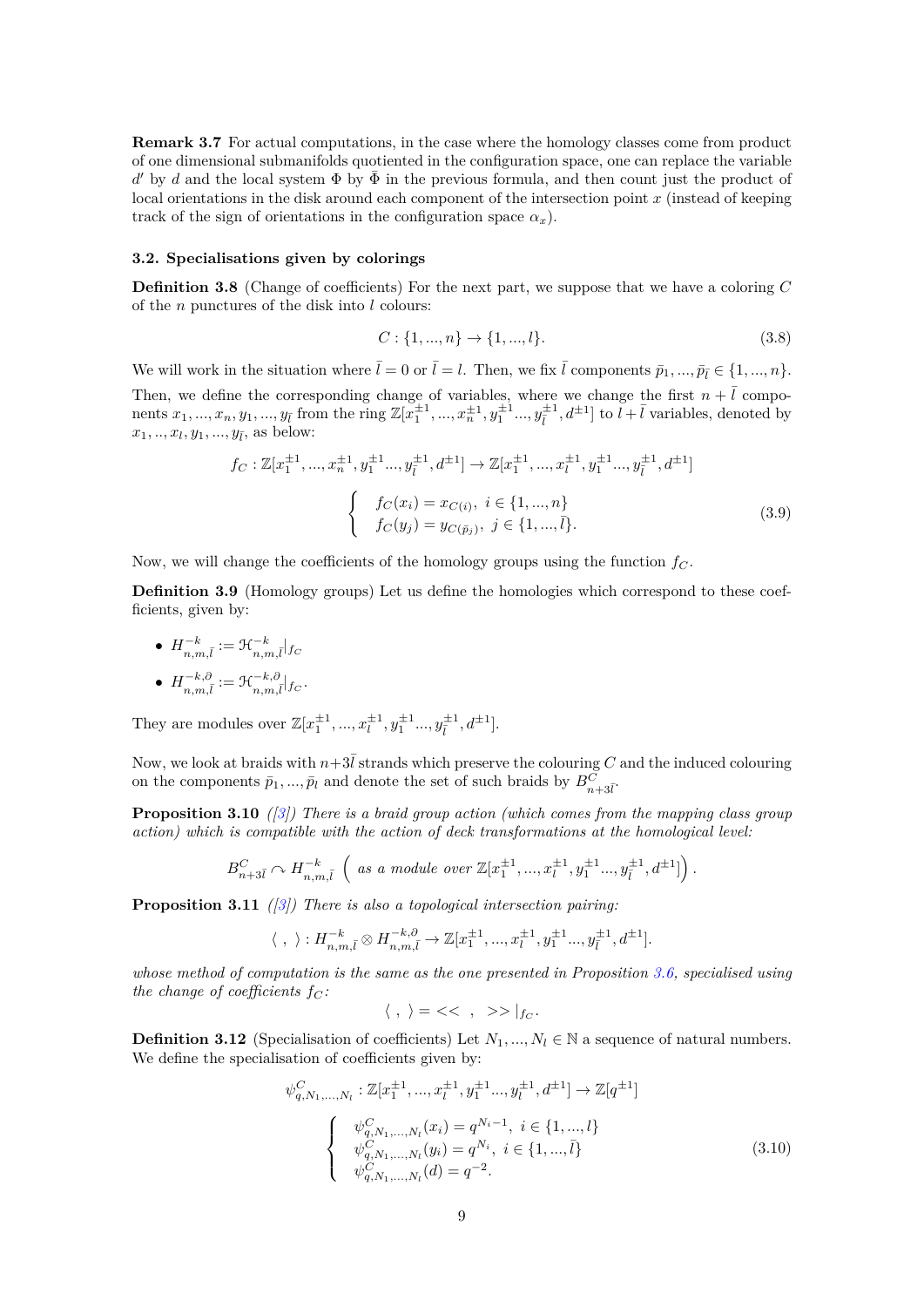### <span id="page-9-0"></span>**4. Coloured Jones polynomials for framed links**

In this section, we show a topological intersection formula for coloured Jones polynomials for links whose components are coloured with different colours.

Let us start with  $L = K_1 \cup ... \cup K_l$  a framed oriented link with framings  $f_1, ..., f_l \in \mathbb{Z}$ . Let us choose  $\beta_n \in B_n$  a braid such that  $L = \widehat{\beta_n}$ . We also fix a set of colours  $N_1, ..., N_l \in \mathbb{N}$ .

**Notation 4.1** For a natural number  $M \in \mathbb{N}$ , we denote by  $V_M$  the *M*-dimensional representation of the quantum group  $U_q(sl(2))$ .

We colour the components of the link *L* with the representations  $V_{N_1},...,V_{N_l}$  and denote the coloured Jones polynomial of this framed link by  $J_{N_1,...,N_l}(L,q)$  (as in [\[14\]](#page-23-7)). Also, for the further notations, we consider:

$$
\bar{N} := (N_1, ..., N_l).
$$

**Definition 4.2** (Induced colorings)

a) (Colourings of the braid) The colouring of the link given by  $\overline{N}$  induces a colouring of the strands of the braid, and we denote the corresponding colours by:

$$
(C_1, \ldots, C_n).
$$

Now, we look at the link as the closure of the braid *β<sup>n</sup>* together with *n* straight strands, and so, we have an associated colouring of 2*n* points  $C: \{1, ..., 2n\} \rightarrow \{1, ..., l\}$ . This means that we have the following colours on the 2*n* points:

$$
(C_1, ..., C_n, C_n, ..., C_1).
$$

We will work with the  $(2n+1)$ -punctured disk and for this purpose we define a colouring of  $2n+1$ points as below:

$$
\bar{C}^{\bar{N}} := (C_1, ..., C_n, N_1, C_n, ..., C_1).
$$

b) (Set of states) We consider the following indexing set:

$$
C(\bar{N}) := \left\{ \bar{i} = (i_1, ..., i_n) \in \mathbb{N}^n \mid 0 \leqslant i_k \leqslant C_k - 1, \ \forall k \in \{1, ..., n\} \right\}.
$$

**4.1. Homology classes** Now that we have the induced colouring of the braid and the corresponding indexing set  $C(\bar{N})$ , we can present the homology groups that we will use. More specifically, we will use the configuration space of  $1 + \sum_{i=1}^{n} (C_i - 1)$  points on the  $(2n + 1)$ -punctured disk. Then, we consider the covering coming from the local system Φ associated to the parameters:

$$
n \to 2n + 1;
$$
  $m \to 1 + \sum_{i=1}^{n} (C_i - 1); \quad \bar{l} \to 0; \quad k \to -n.$ 

We use the corresponding homology groups:

$$
H_{2n+1,1+\sum_{i=1}^{n}(C_i-1),0}^{-n} \quad \text{and} \quad H_{2n+1,1+\sum_{i=1}^{n}(C_i-1),0}^{-n,0}.
$$

For the following part, since the third component is zero, we will just erase it from the indices of the homology groups. Now we are ready to define the homology classes that will be used in the intersection model. The classes will be prescribed by a couple given by:

- A *geometric support*, meaning a *set of arcs in the punctured disk*. The image of the product of these arcs in the configuration space, gives us a submanifold which has half of the dimension of the configuration space.
- A set of *paths to the base point*, which start in the base points from the punctured disk and end on these curves. The set of these paths gives a path in the configuration space, from **d** to the submanifold mentioned above.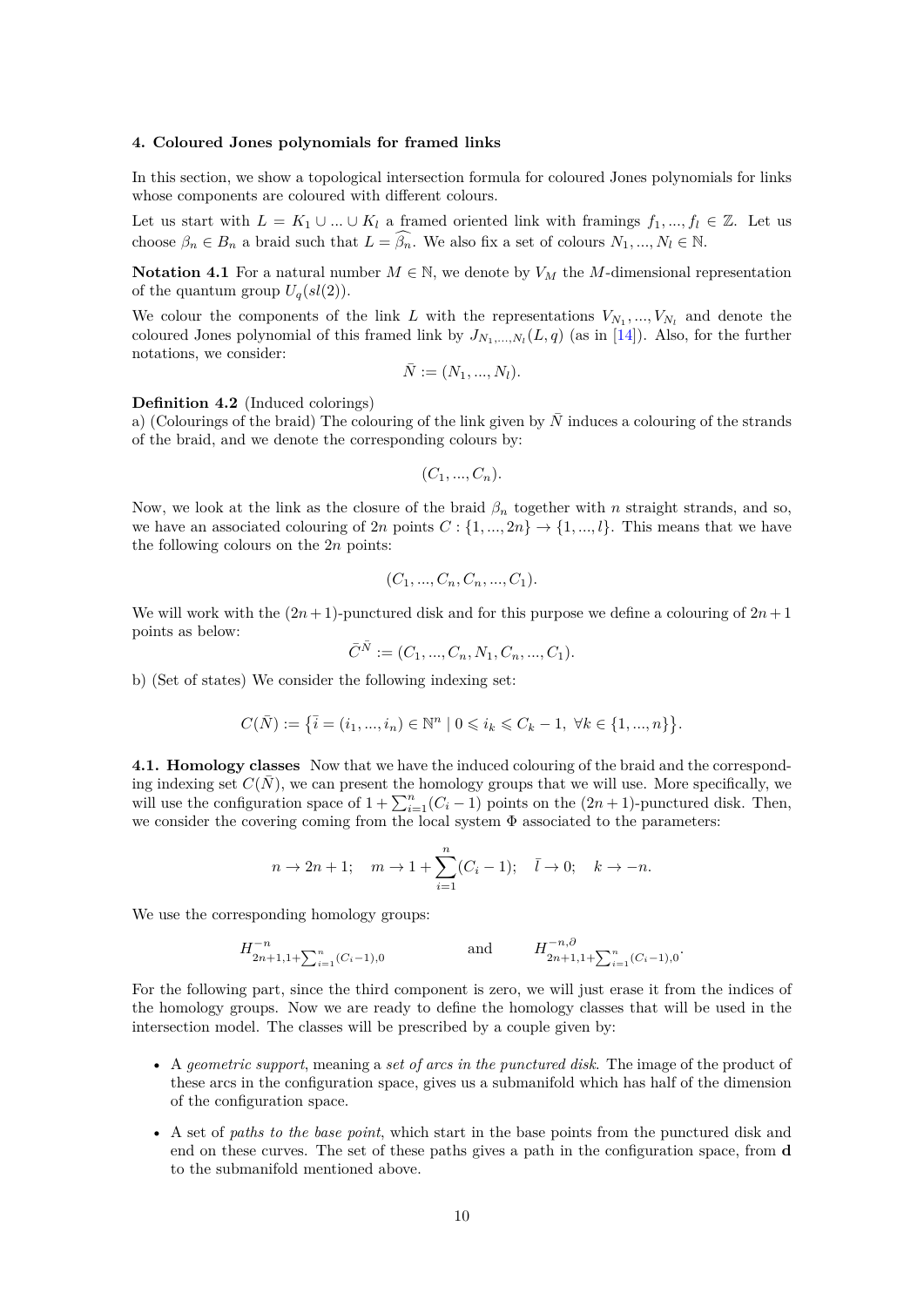Then, we lift the path to a path in the covering space, starting from  $\tilde{d}$  and then we lift the submanifold through the end point of this path. The detailed construction of such homology classes is presented in [\[2\]](#page-22-2), Section 5.

# **Definition 4.3** (Homology classes)

For any set of indices  $\overline{i} = (i_1, ..., i_n) \in C(\overline{N})$  we define two homology classes, given by the geometric supports from figure [4.1:](#page-10-0)

<span id="page-10-0"></span>

Figure 4.1 Embedded Lagrangians

In the next part, we use the specialisation of coefficients:

<span id="page-10-1"></span>
$$
\psi_{q,N_1,\ldots,N_l}^C: \mathbb{Z}[x_1^{\pm 1}, \ldots, x_l^{\pm 1}, d^{\pm 1}] \to \mathbb{Z}[q^{\pm 1}]
$$
\n
$$
\begin{cases}\n\psi_{q,N_1,\ldots,N_l}^C(x_i) = q^{N_i - 1}, \ i \in \{1, \ldots, l\} \\
\psi_{q,N_1,\ldots,N_l}^C(d) = q^{-2}.\n\end{cases} \tag{4.1}
$$

**4.2. Intersection model** Now we show that the coloured Jones polynomial of a link coloured with the colours  $N_1, ..., N_l$  can be obtained from an intersection pairing which uses the classes  $\mathcal{F}_{\bar{i}}^{(C_1,\ldots,C_n)}$  and  $\mathcal{L}_{\bar{i}}^{(C_1,\ldots,C_n)}$  for all  $\bar{i} \in C(\bar{N})$ .

<span id="page-10-2"></span>**Theorem 4.4** *(Topological state sum model for coloured Jones polynomials for coloured links)*

$$
J_{N_1,...,N_l}(L,q) = q^{\sum_{i=1}^l \left(f_i - \sum_{j \neq i} lk_{i,j}\right)(N_i - 1)} \cdot \left\langle \left(\beta_n \cup \mathbb{I}_{n+1}\right) \mathcal{F}_{\bar{i}}^{(C_1,...,C_n)}, \mathcal{L}_{\bar{i}}^{(C_1,...,C_n)} \right\rangle \Bigg|_{\psi_{q,N_1,...,N_l}^C} (4.2)
$$

*In this formula we denote by*  $(lk_{i,j})_{i,j\in\{1,\ldots,l\}}$  *the linking matrix of the link L.* 

*Proof.* The proof of this intersection formula is a generalisation of the strategy used in the model for coloured Jones polynomials coloured with the same colour, presented in [\[2\]](#page-22-2), based on arguments from [\[1\]](#page-22-1). We outline the main steps as follows. **Step 1** We consider the homology classes

$$
\bar{\mathcal{F}}_{\bar{i}}^{(C_1, ..., C_n)} \in H^{-n}_{2n, \sum_{i=1}^n (C_i - 1)} \quad \text{and} \quad \bar{\mathcal{L}}_{\bar{i}}^{(C_1, ..., C_n)} \in H^{-n, \partial}_{2n, \sum_{i=1}^n (C_i - 1)}
$$

which have the same geometric support as the classes  $\mathcal{F}_{\bar{i}}^{(C_1,\ldots,C_n)}$  and  $\mathcal{L}_{\bar{i}}^{(C_1,\ldots,C_n)}$  except that we remove the 1-dimensional part which is supported around the puncture labeled by 0, namely the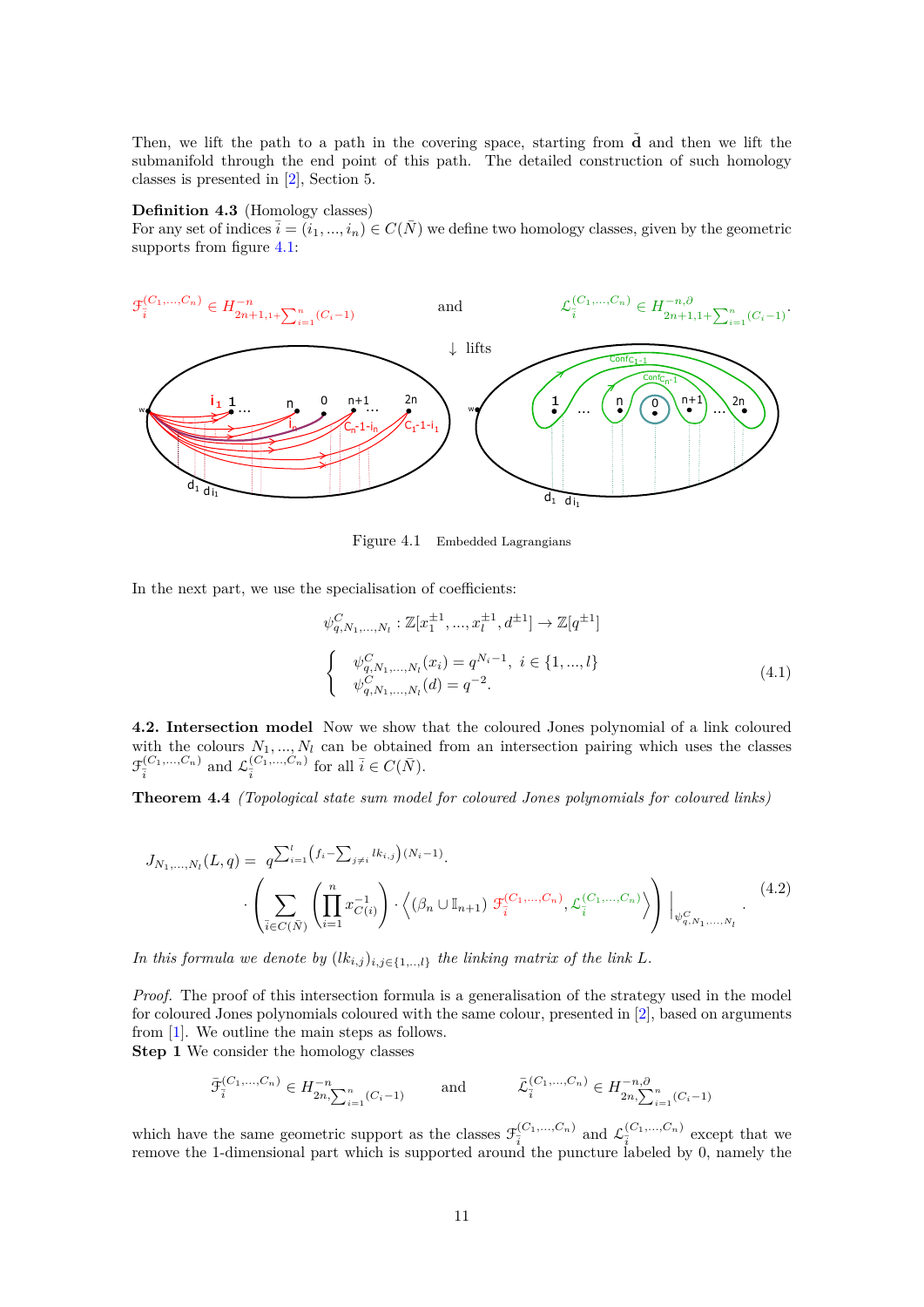purple segment and the blue circle (see a similar argument in Step 2, Section 6 from [\[2\]](#page-22-2)). Then we have that:

$$
\left\langle (\beta_n \cup \mathbb{I}_{n+1}) \mathcal{F}_{\overline{i}}^{(C_1, \ldots, C_n)}, \mathcal{L}_{\overline{i}}^{(C_1, \ldots, C_n)} \right\rangle = d^{-\sum_{k=1}^n i_k} \left\langle (\beta_n \cup \mathbb{I}_n) \bar{\mathcal{F}}_{\overline{i}}^{(C_1, \ldots, C_n)}, \bar{\mathcal{L}}_{\overline{i}}^{(C_1, \ldots, C_n)} \right\rangle
$$

This means that we want to prove the following:

$$
J_{N_1,...,N_l}(L,q) = q^{\sum_{i=1}^l (f_i - \sum_{j \neq i} lk_{i,j})(N_i - 1)} \cdot \left( \sum_{\bar{i} \in C(\bar{N})} \prod_{i=1}^n x_{C(i)}^{-1} \cdot d^{-\sum_{k=1}^n i_k} \left\langle (\beta_n \cup \mathbb{I}_n) \ \bar{\mathcal{F}}_{\bar{i}}^{(C_1,...,C_n)}, \bar{\mathcal{L}}_{\bar{i}}^{(C_1,...,C_n)} \right\rangle \right) \Big|_{\psi_{q,N_1,...,N_l}^C} \tag{4.3}
$$

**Step 2** For the next part, we follow step by step the correspondence to the Reshetikhin-Turaev definition of the coloured Jones polynomials. More specifically, the cups of the diagram correspond to the sum of the classes  $\bar{\mathcal{F}}_{\bar{i}}^{(C_1,\ldots,C_n)}$  over all  $\bar{i} \in C(\bar{N})$ . Further on, the braid action on the quantum side and on the homological side correspond, using the identification due to Martel [\[7\]](#page-23-8).

**Step 3** In the end, the caps of the diagram require that after the braid group action, we evaluate just the components which are symmetric with respect to the middle of the disc. More precisely this means that the indices corresponding to the points  $k$  and  $2n + 1 - k$  should sum up to the colour  $C_k - 1$ . This is encoded geometrically by the intersection with the dual class  $\bar{\mathcal{L}}_{\bar{i}}^{(C_1,\ldots,C_n)}$ .

On the algebraic side, one should also encode an extra coefficient which corresponds to the caps of the diagram. We reffer to the details of the argument for a single colour as they are presented in [\[1\]](#page-22-1) (Section 5 and Section 7), except that here we have a different local system. The fact that the change of the local system does not affect the flow of the proof follows by a similar computation as the one from Step 3, Section 6 from [\[2\]](#page-22-2). The main points are as follows.

This coefficient is given by the pivotal structure, more specifically by the action of the element *K*<sup>−</sup><sup>1</sup> from the quantum group. Now, for a set of indices  $i_1, ..., i_n$  the  $K^{-1}$  action on the corresponding tensor monomial is given by:

$$
q^{-\sum_{k=1}^{n}((C_k-1)-2i_k)} = \left(\prod_{k=1}^{n} q^{-(C_k-1)}\right) \cdot q^{\sum_{k=1}^{n} 2i_k}.
$$
 (4.4)

This coefficient is precisely the specialisation:

$$
\psi_{N_1,...,N_l}^C \left( \left( \prod_{i=1}^n x_{C(i)}^{-1} \right) \cdot d^{-\sum_{k=1}^n i_k} \right). \tag{4.5}
$$

The remaining coefficient which appears in the formula comes from the framing contribution of the components of the link *L*.  $\Box$ 

# <span id="page-11-0"></span>**5. WRT from intersections in configuration spaces**

In this part we pass towards invariants for 3-manifolds and aim to construct the intersection model for the Witten-Reshetikhin-Turaev invariants, as presented in Theorem [4.4.](#page-10-2) Let us fix a level  $\mathcal{N} \in \mathbb{N}$ . As in the previous section, we start with a framed oriented link with *l* components, which is the closure of a braid with *n* strands.

#### **Definition 5.1** (Choice of *l* points)

Let us choose *l* strands of the braid  $\beta_n$  which all belong to different components of the link and denote their indices by:  $p_1, ..., p_l$ . Also, we look in the  $2n + 1$  punctured disk and denote the symmetric of these points with respect to the middle axis by  $\bar{p}_1, \ldots, \bar{p}_l$ .

This time we will use the homology of the covering of the configuration space of  $n(N-2) + l + 1$ particles in the punctured disk with  $2n + 3l + 1$  punctures, associated to the parameters:

$$
n \to 2n + 1; \quad m \to n(\mathcal{N} - 2) + l + 1; \quad l = \bar{l}; \quad k \to -n.
$$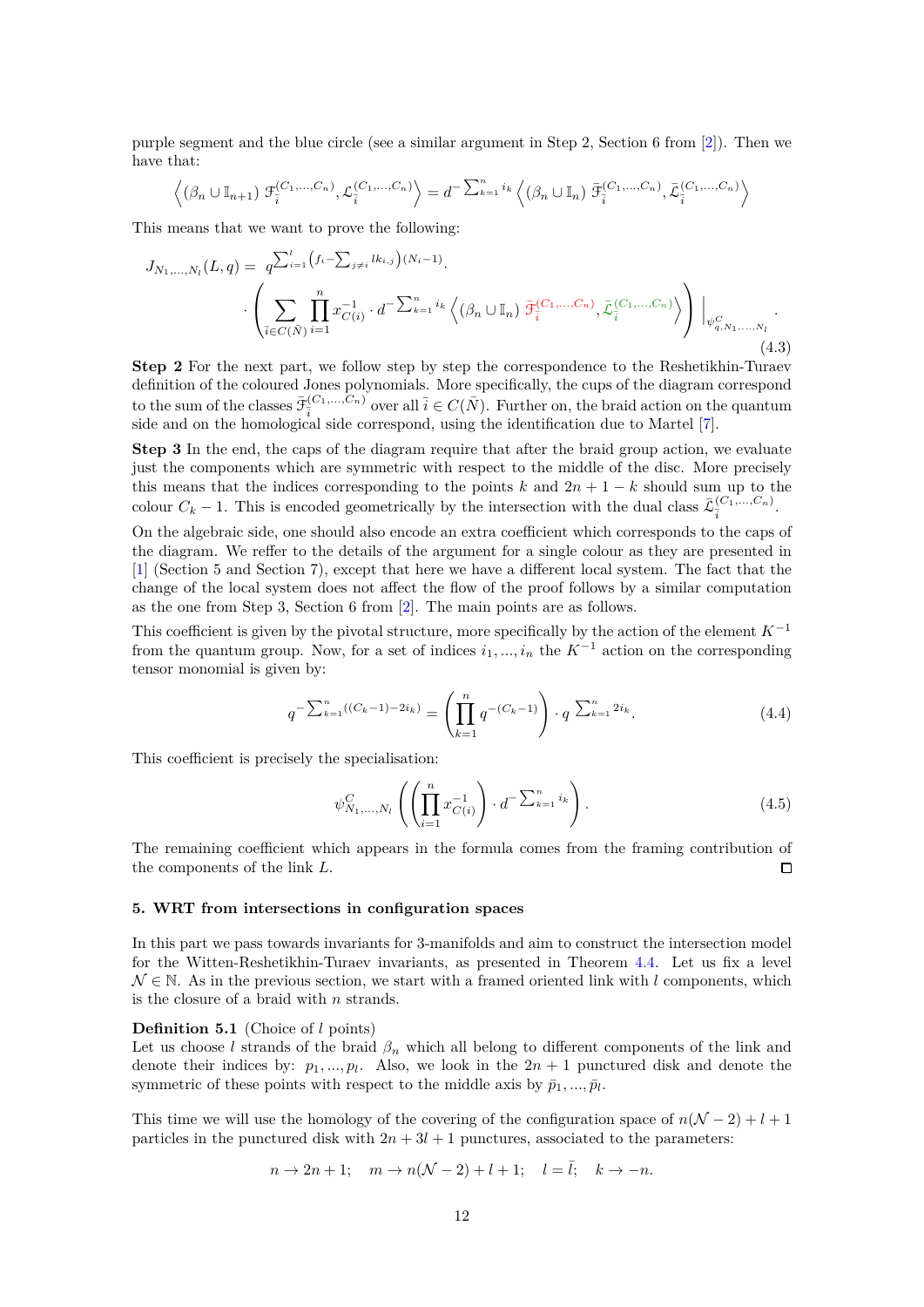More precisely, we will work with the homology groups:

$$
H_{2n+1,n(\mathcal{N}-2)+l+1,l}^{-n} \qquad \text{and} \qquad H_{2n+1,n(\mathcal{N}-2)+l+1,l}^{-n,\partial}.
$$

On the picture, we consider 3*l* blue punctures in the punctured disk such that they are split into triples which lie below the privileged punctures  $\bar{p}_1, ..., \bar{p}_l$ , as in figure [5.1.](#page-12-2) Now we are ready to define the main tools in our construction, which are the homology classes in the homology presented above.

#### **5.1. Homology classes**

<span id="page-12-0"></span>**Definition 5.2** (First Homology class)

For a set of indices  $i_1, ..., i_n \in \{0, ..., \mathcal{N} - 2\}$  we denote  $\overline{i} := (i_1, ..., i_n)$  and we consider the class given by the geometric support from picture [5.1:](#page-12-2)

<span id="page-12-2"></span>

Figure 5.1

**Remark 5.3** When we take one of the circles from the above picture, its lift has a non-trivial monodromy, so this corresponds to an arc which starts and ends in the fiber over *w*. This shows that the lift of the geometric support from figure [5.1](#page-12-2) will lead to a well defined homology class in the homology relative to the fiber  $P^{-1}$ .

# <span id="page-12-1"></span>**Definition 5.4** (Second Homology class)

Also for each choice of indices  $i_1, ..., i_n \in \{0, ..., \mathcal{N} - 2\}$  we consider the geometric support given by the product of configuration spaces on the circles from figure [5.2](#page-12-3) and define the associated homology class as below:

<span id="page-12-3"></span>

Figure 5.2

**Remark 5.5** All circles from the above picture have trivial monodromy, since the local system evaluates symmetric points with opposite monodromies and also it evaluates in opposite directions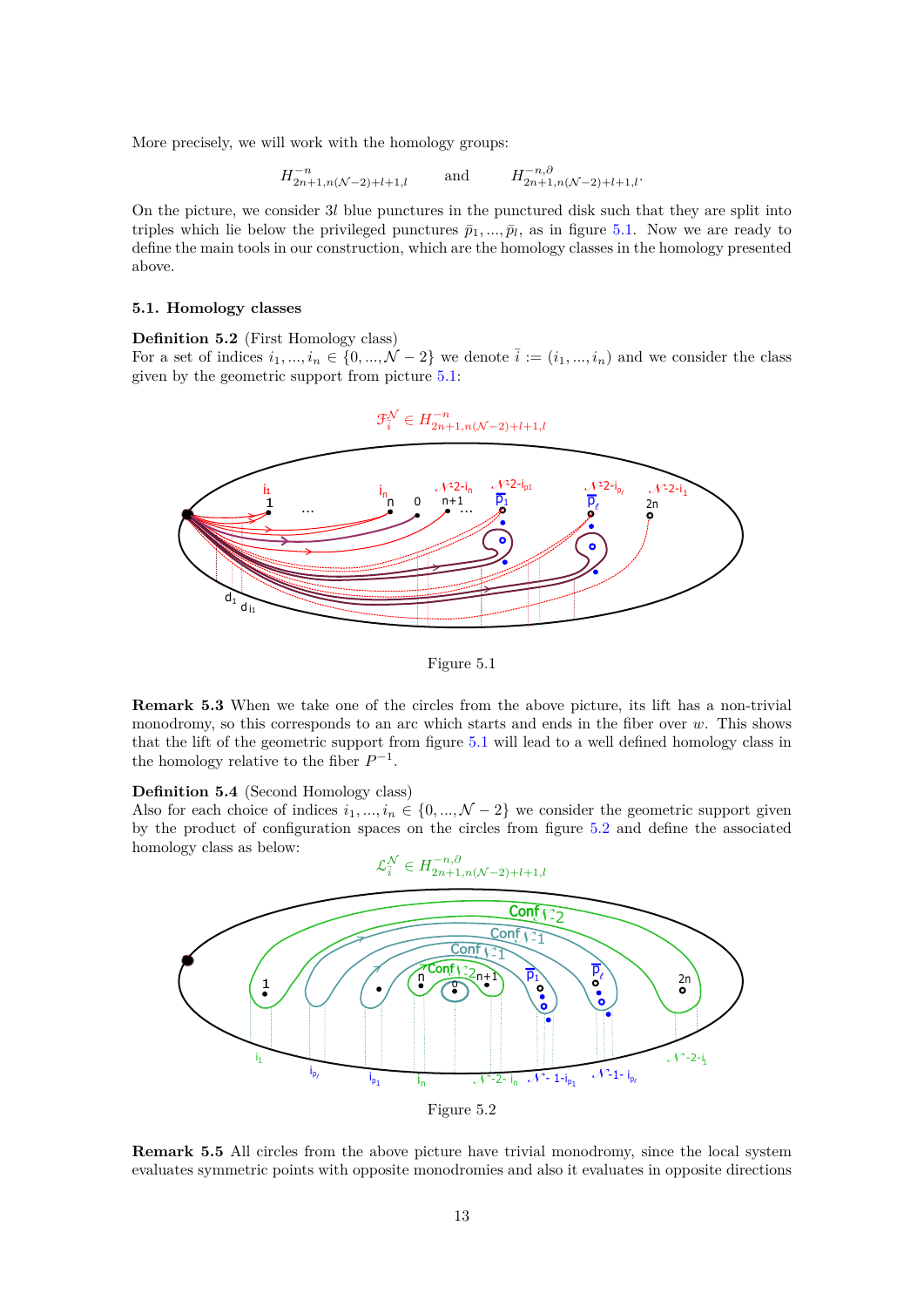the loops around the blue punctures which are displayed on the vertical directions (and lie in the disks bounded by those circles). So, the geometric support from figure [5.2](#page-12-3) leads to a well defined homology class in  $H_{2n+1,n(\mathcal{N}-2)+l+1,l}^{-n,\partial}$ .

We remind the definition of the specialisation of coefficients which is associated to this context:

<span id="page-13-0"></span>
$$
\psi_{q,N_1,\ldots,N_l}^C: \mathbb{Z}[x_1^{\pm 1}, \ldots, x_l^{\pm 1}, y_1^{\pm 1}, \ldots, y_l^{\pm 1}, d^{\pm 1}] \to \mathbb{Z}[q^{\pm 1}]
$$
\n
$$
\begin{cases}\n\psi_{q,N_1,\ldots,N_l}^C(x_i) = q^{N_i - 1}, \ i \in \{1, \ldots, l\} \\
\psi_{q,N_1,\ldots,N_l}^C(y_i) = q^{N_i} \\
\psi_{q,N_1,\ldots,N_l}^C(d) = q^{-2}.\n\end{cases} \tag{5.1}
$$

# **5.2. WRT from intersections in configuration spaces**

**Definition 5.6** (Kirby colour)

For  $\mathcal{N} \in \mathbb{N}$ , the Kirby colour corresponding to the quantum group  $U_{\xi}(sl(2))$  ([\[14\]](#page-23-7)) is given by:

$$
\Omega := \sum_{N=1}^{N-1} qdim(V_N) \cdot V_N = \sum_{N=1}^{N-1} [N]_{\xi} \cdot V_N.
$$
\n(5.2)

**Notation 5.7** We denote by  $b_+, b_-$  and *b* the number of positive, negative and zero eigenvalues of the linking matrix of *L*. Also, we consider:

<span id="page-13-1"></span>
$$
\Delta_{+} = J_{\Omega}(\mathcal{U}_{+}, \xi)
$$
  
\n
$$
\Delta_{-} = J_{\Omega}(\mathcal{U}_{-}, \xi)
$$
  
\n
$$
\mathcal{D} = |\Delta_{+}|
$$
\n(5.3)

where  $U_+$  and  $U_-\$  are the unknot with framing +1 and  $-1$  respectively ([\[14\]](#page-23-7)).

We will use the homological classes constructed above together with the specialisation of coefficients in order to prove the main result, which we remind below.

**Theorem 5.8** *(Topological state sum model for the Witten-Reshetikhin-Turaev invariants) Let M be a closed oriented* 3*-manifold and L a framed oriented link with l components such that M* is obtained by surgery along *L*. Let us choose a braid  $\beta_n$  such that  $L = \widehat{\beta_n}$ . Now, for  $i_1, ..., i_n \in$ {0*, ...,* N − 2}*, we consider the following Lagrangian intersection:*

$$
\begin{cases}\n\Lambda_{\bar{i}}(\beta_n) \in \mathbb{Z}[x_1^{\pm 1}, ..., x_l^{\pm 1}, y_1^{\pm 1} ..., y_l^{\pm 1}, d^{\pm 1}] \\
\Lambda_{\bar{i}}(\beta_n) := \prod_{i=1}^l x_{C(p_i)}^{(f_{p_i} - \sum_{j \neq p_i} lk_{p_i, j}) \cdot \prod_{i=1}^n x_{C(i)}^{-1} \langle (\beta_n \cup \mathbb{I}_{n+3l+1}) \mathcal{F}_i^{\mathcal{N}}, \mathcal{L}_i^{\mathcal{N}} \rangle. \n\end{cases} (5.4)
$$

*Then the*  $N^{th}$  *Witten-Reshetikhin-Turaev invariant has the following model:* 

$$
\tau_{\mathcal{N}}(M) = \frac{\{1\}_{\xi}^{-l}}{\mathcal{D}^{b} \cdot \Delta_{+}^{b_{+}} \cdot \Delta_{-}^{b_{-}}} \cdot \sum_{i_{1},..,i_{n}=0}^{\mathcal{N}-2} \left( \sum_{\substack{1 \leq N_{1},...,N_{l} \leq \mathcal{N}-1 \\ \tilde{i} \in C(N_{1},...,N_{l})}} \Lambda_{\tilde{i}}(\beta_{n}) \Big|_{\psi_{\xi,N_{1},...,N_{l}}^{C}} \right). \tag{5.5}
$$

*Proof.* The Witten-Reshetikhin-Turaev invariant at level  $N$  is defined using the coloured Jones polynomials of the link *L* whose components are coloured with the Kirby colour  $\Omega$  ([\[14\]](#page-23-7),[\[9\]](#page-23-9)):

$$
\tau_{\mathcal{N}}(M) = \frac{1}{\mathcal{D}^b \cdot \Delta_+^{b_+} \cdot \Delta_-^{b_-}} \cdot J_{\Omega, \dots, \Omega}(L, \xi). \tag{5.6}
$$

This means that the invariant is given by the following linear combination of coloured Jones polynomials, with colours less than  $\mathcal{N} - 1$ :

$$
\tau_{\mathcal{N}}(M) = \frac{1}{\mathcal{D}^b \cdot \Delta_+^{b_+} \cdot \Delta_-^{b_-}} \cdot \sum_{1 \leq N_1, \dots, N_l \leq N-1} [N_1]_{\xi} \cdot \dots \cdot [N_l]_{\xi} \cdot J_{N_1, \dots, N_l}(L, \xi). \tag{5.7}
$$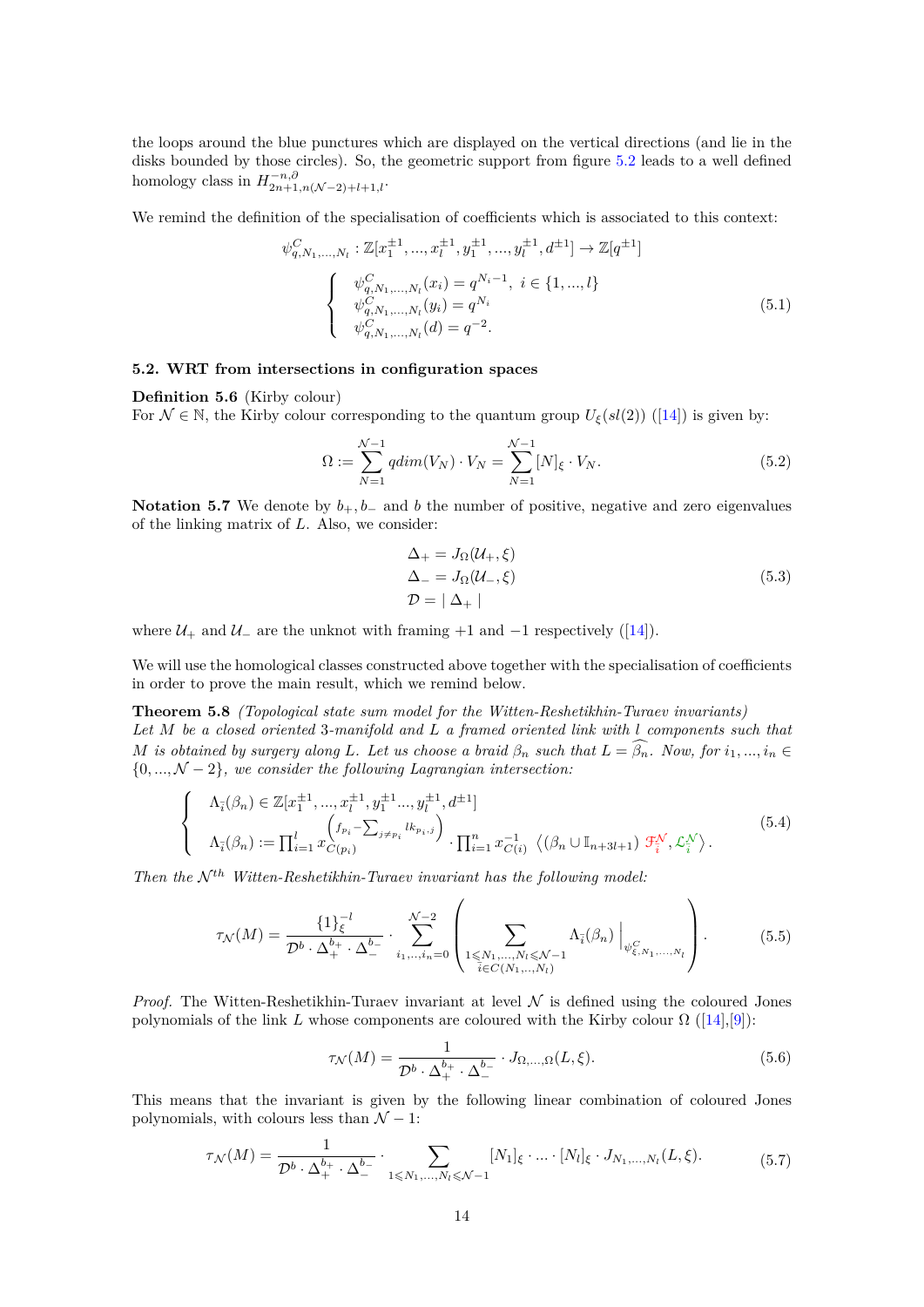# **Step I (WRT invariant as a sum of intersections in various configuration spaces)**

Now, we remind the topological formula for the coloured Jones polynomials, which is presented in Theorem [4.4:](#page-10-2)

$$
J_{N_1,\dots,N_l}(L,q) = q^{\sum_{i=1}^l \left(f_i - \sum_{j \neq i} lk_{i,j}\right)(N_i - 1)} \cdot \left( \sum_{\bar{i} \in C(\bar{N})} \left( \prod_{i=1}^n x_{C(i)}^{-1} \right) \cdot \left\langle \left(\beta_n \cup \mathbb{I}_{n+1}\right) \mathcal{F}_{\bar{i}}^{(C_1,\dots,C_n)}, \mathcal{L}_{\bar{i}}^{(C_1,\dots,C_n)} \right\rangle \right) \Big|_{\psi_{q,N_1,\dots,N_l}^C} (5.8)
$$

We notice that the variables  $x_{C(p_1)},...,x_{C(p_l)}$  correspond to the special strands of the braid  $p_1,...,p_l$ which are all associated to different components of the link. More precisely, we have that:

$$
(C_{p_1},...,C_{p_l})=(N_1,...,N_l)
$$

as unordered families. We remind the notation  $C_{p_i} = N_{C(p_i)}$ . Further on, the variables are specialised in the following manner:

$$
\psi_{q,N_1,\ldots,N_l}^C(x_{C(p_i)}) = q^{N_{C(p_i)}-1} = q^{C_{p_i}-1}, \forall i \in \{1,\ldots,l\}.
$$
\n(5.9)

This remark allows us to encode the framing correction and we obtain the following formula:

$$
J_{N_1,...,N_l}(L,q) = \left( \prod_{i=1}^l x_{C(p_i)}^{(f_{p_i} - \sum_{j \neq p_i} l k_{p_i,j})} \prod_{i=1}^n x_{C(i)}^{-1} \cdot \sum_{\bar{i} \in C(\bar{N})} \left\langle (\beta_n \cup \mathbb{I}_{n+1}) \mathcal{F}_{\bar{i}}^{(C_1,...,C_n)}, \mathcal{L}_{\bar{i}}^{(C_1,...,C_n)} \right\rangle \right) \Big|_{\psi_{q,N_1,...,N_l}^C} \cdot (5.10)
$$

(here, we used the notations from the statement of Theorem [1.6](#page-3-0) concerning the framings). This means that the 3−manifold invariant is given by the expression presented below:

<span id="page-14-0"></span>
$$
\tau_{\mathcal{N}}(M) = \frac{1}{\mathcal{D}^b \cdot \Delta_+^{b_+} \cdot \Delta_-^{b_-}} \cdot \sum_{1 \le N_1, \dots, N_l \le \mathcal{N}-1} [N_1]_{\xi} \cdot \dots \cdot [N_l]_{\xi}.
$$

$$
\cdot \left( \prod_{i=1}^l x_{C(p_i)}^{(f_{p_i} - \sum_{j \ne p_i} l k_{p_i,j})} \prod_{i=1}^n x_{C(i)}^{-1} \cdot \sum_{\bar{i} \in C(\bar{N})} \left\langle (\beta_n \cup \mathbb{I}_{n+1}) \mathcal{F}_{\bar{i}}^{(C_1, \dots, C_n)}, \mathcal{L}_{\bar{i}}^{(C_1, \dots, C_n)} \right\rangle \right) \Big|_{\psi_{\xi, N_1, \dots, N_l}^C}.
$$
(5.11)

#### **Step II (Construction of homology classes in a fixed configuration space)**

In this part we concentrate on each intersection pairing which occurs in the above formula. They are given by:

$$
\left\langle \left(\beta_n \cup \mathbb{I}_{n+1}\right) \mathcal{F}_i^{(C_1, \dots, C_n)}, \mathcal{L}_i^{(C_1, \dots, C_n)} \right\rangle. \tag{5.12}
$$

This pairing comes from an intersection in the configuration space of  $1 + \sum_{i=1}^{n} (C_i - 1)$  points in the (2*n* + 1)− punctured disk, and the homology classes belong to the homology groups:

$$
\mathcal{F}_{\overline{i}}^{(C_1,\ldots,C_n)} \in H_{2n+1,1+\sum_{i=1}^n (C_i-1)}^{-n}; \qquad \mathcal{L}_{\overline{i}}^{(C_1,\ldots,C_n)} \in H_{2n+1,1+\sum_{i=1}^n (C_i-1)}^{-n,0}.
$$

We would like to arrive at an intersection in a configuration space where the number of particles does not depend on the individual components given by the set  $(C_1, ..., C_n)$ .

In order to achieve this, we use the property that all components of this set are bounded by the level of the 3−manifold invariant, more precisely we have that:

$$
0 \leqslant i_k \leqslant C_k - 1 \leqslant \mathcal{N} - 2, \quad \forall k \in \{1, ..., n\}.
$$

Now let us investigate the geometric supports of the two classes. For any *k*, we remark that the geometric support of  $\mathcal{F}_{\bar{i}}^{(C_1,...,C_n)}$  has: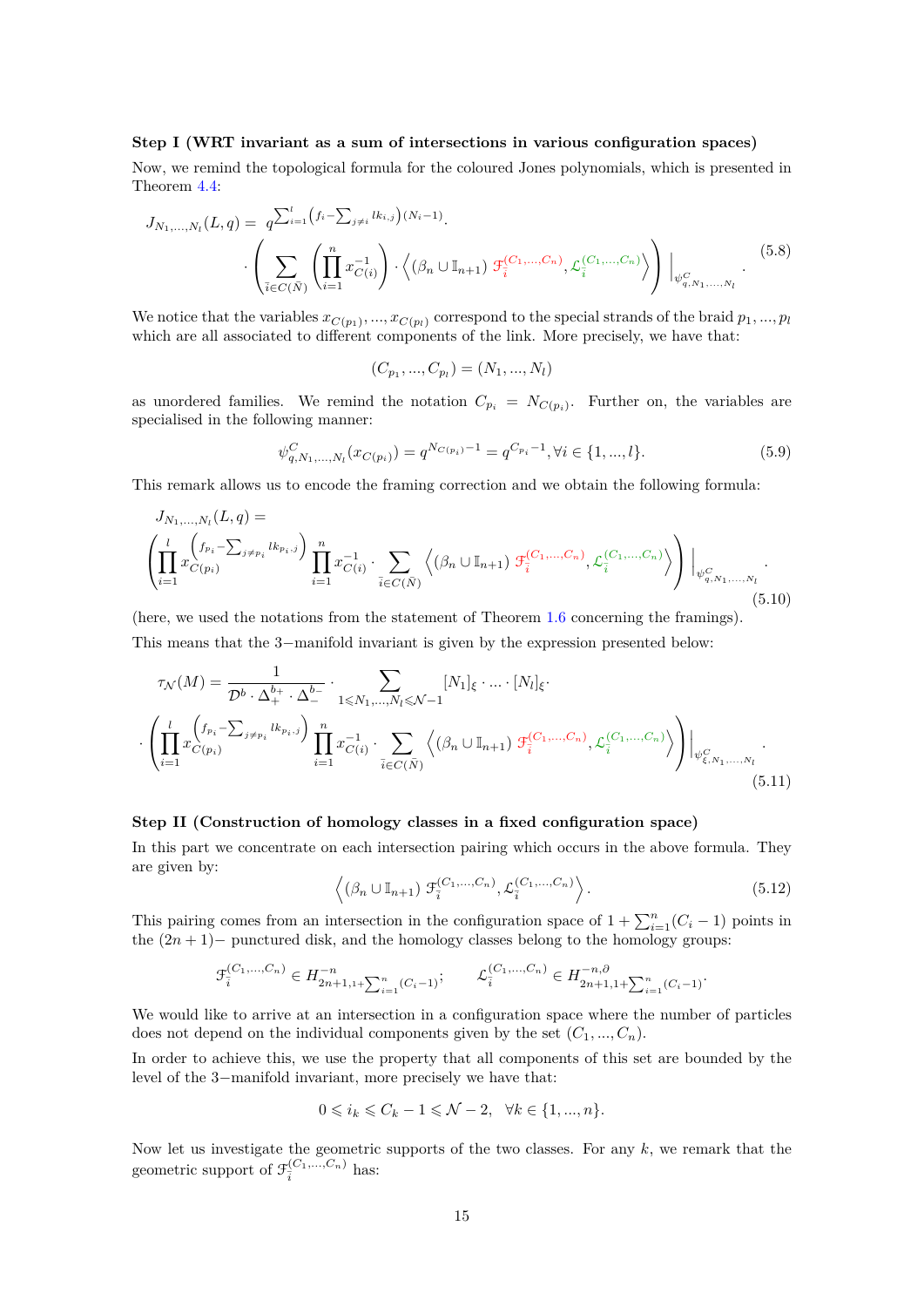- $i_k$  curves ending in the  $k^{th}$  puncture
- $C_k i_k 1$  curves ending in the  $(2n k + 1)^{st}$  puncture.

Based on these remarks, we will "complete" each index which corresponds to a colour  $C_k - 1$  up to  $\mathcal{N}$  − 2. We will do this using the property that the action of the braid  $(\beta_n \cup \mathbb{I}_{n+1})$  is trivial on the right hand side of the  $(2n + 1)$ -punctured disk.

For each  $k \in \{1, ..., n\}$  let us add  $\mathcal{N} - C_k - 1$  extra segments/ configuration points on the part of the geometric supports of the classes  $\mathcal{F}_{\bar{i}}^{(C_1,\ldots,C_n)}$  and  $\mathcal{L}_{\bar{i}}^{(C_1,\ldots,C_n)}$  which end/ go around the puncture  $2n-1-k$ . Thanks to this change, each of the new geometric supports has in total  $\mathcal{N}-2$  curves/ configuration points which end/ go around symmetric punctures of the punctured disk.

# **Definition 5.9** (Level  $\mathcal N$  Homology classes)

Following this procedure, we consider the homology classes given by the geometric supports which are presented in figure [5.3,](#page-15-0) and denote then by:

<span id="page-15-0"></span>

Figure 5.3 Classes corresponding to the level  $N$  and multi-index  $\overline{i}$ 

Further on, we show that the change of the classes does not affect the outcome of the intersection pairing.

<span id="page-15-1"></span>**Proposition 5.10** *(Equality of intersection pairings in different configuration spaces)*

*For any choice of indices*  $0 \leq i_k \leq C_k - 1, k \in \{1, ..., n\}$ *, we have the following relation between intersection pairings:*

$$
\left\langle (\beta_n \cup \mathbb{I}_{n+1}) \mathcal{F}_i^{(C_1, \dots, C_n)}, \mathcal{L}_i^{(C_1, \dots, C_n)} \right\rangle = \left\langle (\beta_n \cup \mathbb{I}_{n+1}) F_i^{\mathcal{N}}, L_i^{\mathcal{N}} \right\rangle. \tag{5.13}
$$

*Proof.* This relation can be seen from the formula of the graded intersection form. The pairing is encoded by the intersection points between the geometric supports of the classes in the base configuration space, which are graded by certain coefficients coming from the local system.

We denote the geometric support of a class  $C$  by  $sC$ . Further on, we notice that the following intersections in the configuration space:

1) 
$$
\left( (\beta_n \cup \mathbb{I}_{n+1}) s \mathcal{F}_i^{(C_1, \dots, C_n)} \right) \cap s \mathcal{L}_i^{(C_1, \dots, C_n)}
$$
  
2) 
$$
((\beta_n \cup \mathbb{I}_{n+1}) s F_i^{\mathcal{N}}) \cap s L_i^{\mathcal{N}}
$$
 (5.14)

have the same intersection points in the left hand side of the disk, and they differ by the fact that the second pair has more intersection points in the right hand side of the disk. Looking at the intersection in the configuration space in the punctured disk, this remark establishes a bijection between the intersection points from 1) and the intersection points from 2).

Let us fix an intersection point *P* from 1) and denote by  $\tilde{P}$  its correspondent in 2). Now, we look at the monomials which are associated to these points. The loop in the configuration space which corresponds to  $\tilde{P}$  is obtained from the loop corresponding to  $P$  union with another

$$
\sum_{k=1}^{n}(\mathcal{N}-C_k-1)
$$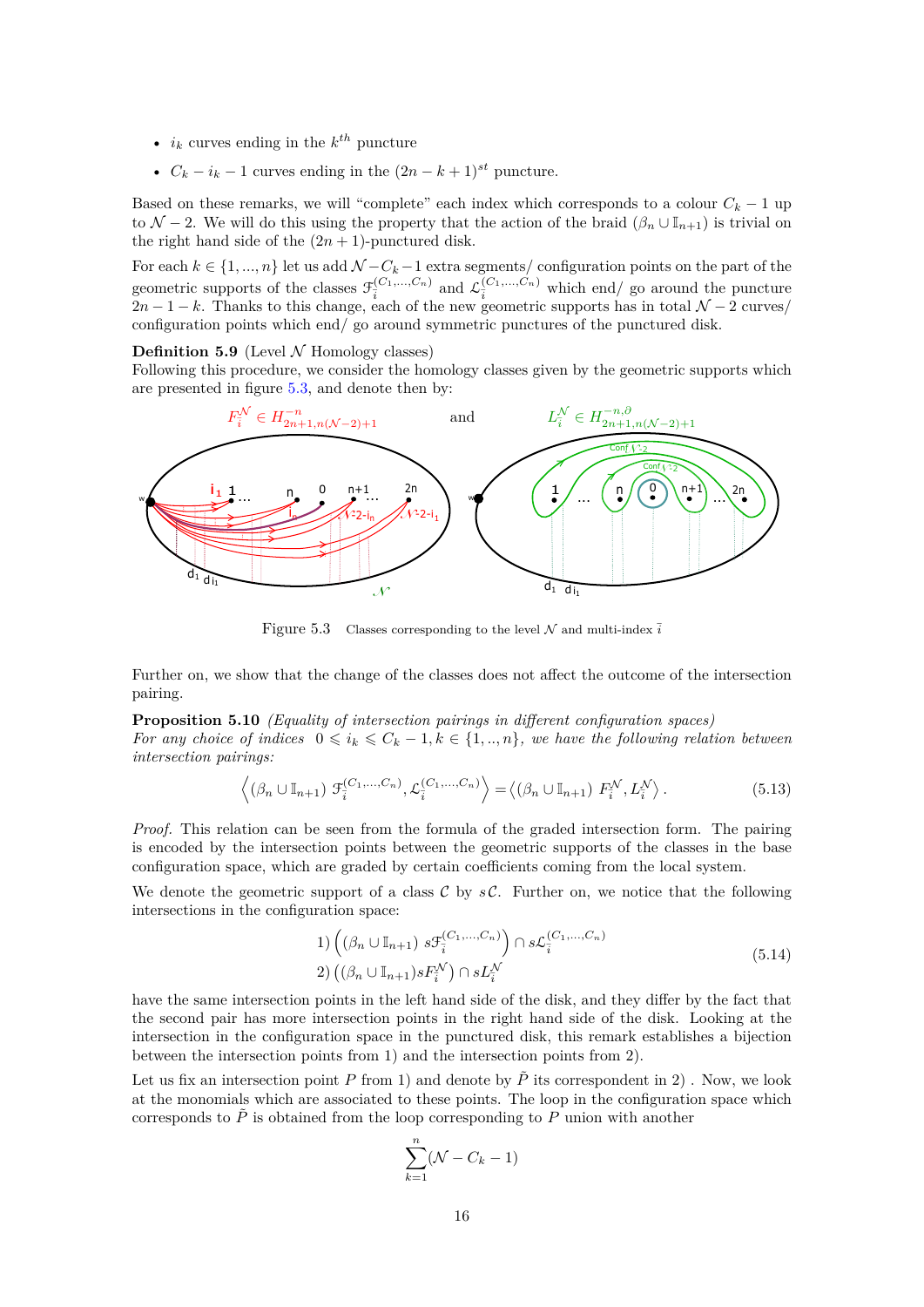loops which pass through the extra intersection points in the right hand side of the disk. However, we see that the extra loops are evaluated trivially by the local system since they do not twist or go around any puncture, and so they contribute with coefficients which are all 1. This concludes that the two intersection pairings lead to the same result.  $\Box$ 

Proposition [5.10](#page-15-1) together with formula  $(5.11)$  show that we can obtain WRT invariant from intersections between the new homology classes, as below:

<span id="page-16-0"></span>
$$
\tau_{\mathcal{N}}(M) = \frac{1}{\mathcal{D}^b \cdot \Delta_+^{b_+} \cdot \Delta_-^{b_-}} \cdot \sum_{1 \leq N_1, \dots, N_l \leq \mathcal{N}-1} [N_1]_{\xi} \cdot \dots \cdot [N_l]_{\xi}.
$$
\n
$$
\left( \prod_{i=1}^l x_{C(p_i)}^{\left(f_{p_i} - \sum_{j \neq p_i} l k_{p_i, j}\right)} \prod_{i=1}^n x_{C(i)}^{-1} \cdot \sum_{\bar{i} \in C(\bar{N})} \left\langle \left(\beta_n \cup \mathbb{I}_{n+1}\right) F_{\bar{i}}^{\mathcal{N}}, L_{\bar{i}}^{\mathcal{N}} \right\rangle \right) \Big|_{\psi_{\xi, N_1, \dots, N_l}^C} .
$$
\n
$$
(5.15)
$$

We arrived at a state sum model for  $\tau_N$  as intersections between homology classes which are given by geometric supports in a fixed ambient manifold, namely the configuration space of  $n(\mathcal{N} - 2) + 1$ points on the  $2n + 1$  punctured disk. Then, the "individual colours" from the initial formula appear in the specialisations of coefficients and also in the quantum numbers coming from the Kirby colour.

**Encoding the coefficients of the Kirby colour** Pursuing this line, in the following parts we aim to understand geometrically the coefficients which come from the Kirby colour and encode them by intersections between the homology classes.

For the moment, we have an intersection in the  $(2n+1)$ -punctured disk  $\mathcal{D}_{2n+1}$  which takes values in the ring  $\mathbb{Z}[x_1^{\pm 1},...,x_l^{\pm 1},d^{\pm 1}]$  (definition [3.9\)](#page-8-0). Let us look at the terms which appear in formula  $(5.15)$ . For a fixed set of colours  $N_1, ..., N_l$  we have a state sum which is given by:

$$
[N_1]_{\xi} \cdot \dots \cdot [N_l]_{\xi} \cdot \left( \sum_{\bar{i} \in C(\bar{N})} \left\langle (\beta_n \cup \mathbb{I}_{n+1}) F^{\mathcal{N}}_{\bar{i}}, L^{\mathcal{N}}_{\bar{i}} \right\rangle \right) \Big|_{\psi_{\xi, N_1, \dots, N_l}^C} =
$$
  

$$
\sum_{\bar{i} \in C(\bar{N})} [N_1]_{\xi} \cdot \dots \cdot [N_l]_{\xi} \cdot \left( \left\langle (\beta_n \cup \mathbb{I}_{n+1}) F^{\mathcal{N}}_{\bar{i}}, L^{\mathcal{N}}_{\bar{i}} \right\rangle \right) \Big|_{\psi_{\xi, N_1, \dots, N_l}^C}
$$
(5.16)

Now, we want to understand topologically the term

$$
[N_1]_{\xi} \cdot \ldots \cdot [N_l]_{\xi} \cdot \left( \left\langle (\beta_n \cup \mathbb{I}_{n+1}) F_{\overline{i}}^{\mathcal{N}}, L_{\overline{i}}^{\mathcal{N}} \right\rangle \right) \Big|_{\psi_{\xi, N_1, \ldots, N_l}^C}
$$
(5.17)

in an unified way which does not depend on the choice of individual colours  $N_1, ..., N_l$ . More precisely, we would like to see this term as a  $\psi^C_{\xi,N_1,\dots,N_l}$  specialisation of an intersection which does not depend on the individual colours.

**Step III (Add extra punctures to the punctured disk)** We do this by adding 3*l* points to our punctured disk and work in  $\mathcal{D}_{2n+3l+1}$ . In this manner we have a richer local system which carries monodromies around these additional punctures.

**Definition 5.11** (Homology classes using the  $(2n + 3l + 1)$ -punctured disk) We consider the homology classes given by the geometric supports which are presented in figure [5.4,](#page-17-0) in the configuration space in the  $(2n + 3l + 1)$ -punctured disk:

$$
F_{\bar{i}}^{\mathcal{N},l} \in H_{2n+1,n(\mathcal{N}-2)+1,l}^{-n} \qquad \text{and} \qquad L_{\bar{i}}^{\mathcal{N},l} \in H_{2n+1,n(\mathcal{N}-2)+1,l}^{-n,\partial}
$$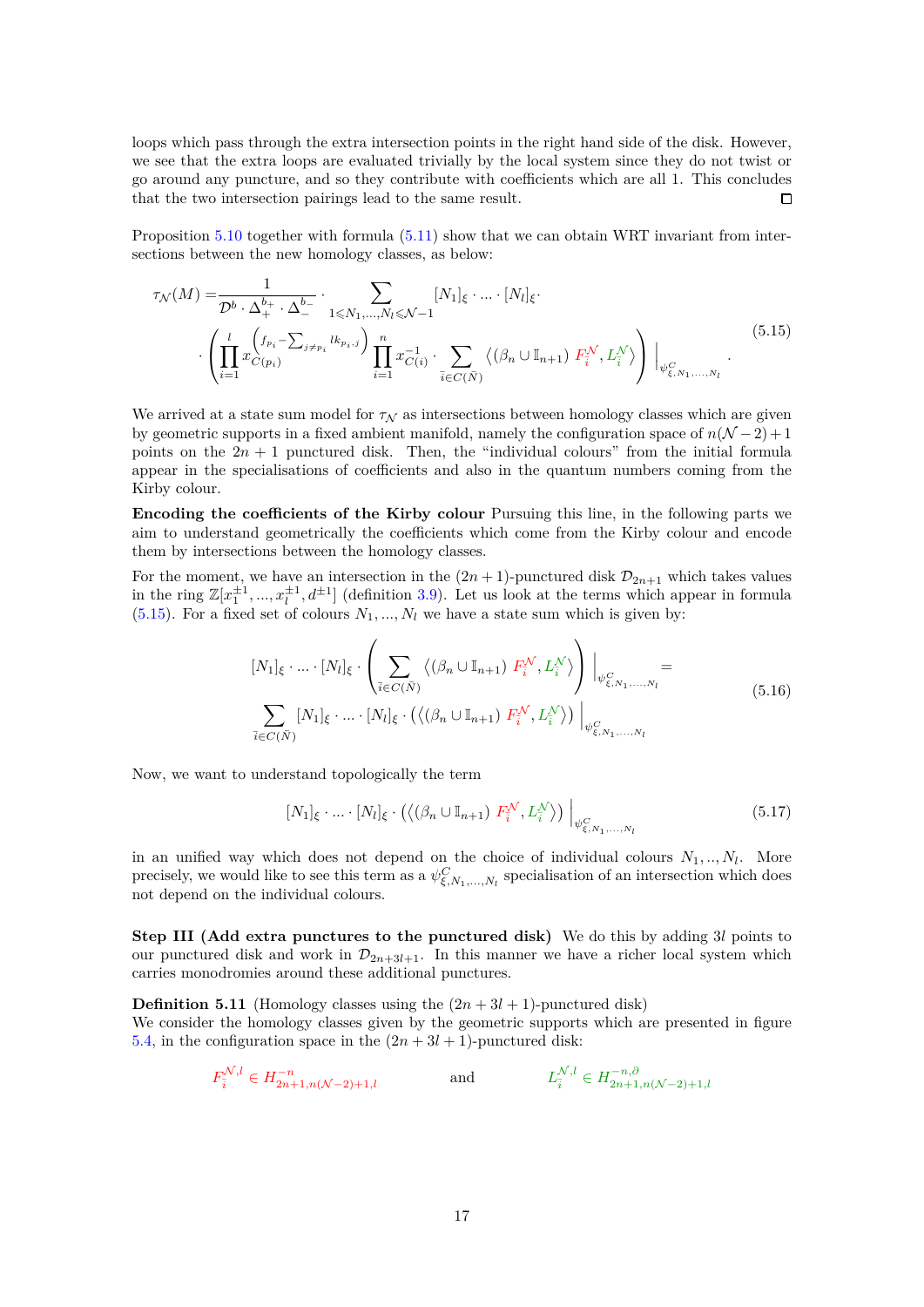<span id="page-17-0"></span>

Figure 5.4 Homology Classes from the disk with extra punctures

We remind that the homologies  $H^{-n}_{2n+1,n(\mathcal{N}-2)+1,l}$  and  $H^{-n,\partial}_{2n+1,n(\mathcal{N}-2)+1,l}$  are modules over  $\mathbb{Z}[x_1^{\pm 1}, ..., x_l^{\pm 1}, y_1^{\pm 1} ..., y_l^{\pm 1}, d^{\pm 1}]$  and in the next part we will use the new variables  $y_1, ..., y_l$ . We remember that the monodromy of  $\Phi$  around the extra blue punctures corresponding to  $\bar{p}_1, ..., \bar{p}_l$  is evaluated through  $f_C$  with the variables (using definition [3.1](#page-6-1) and relation [\(3.9\)](#page-8-3)):

$$
\begin{pmatrix} y_1^2 \\ y_1^{-2} \\ y_1^{-1} \end{pmatrix}, \dots, \begin{pmatrix} y_l^2 \\ y_l^{-2} \\ y_l^{-1} \end{pmatrix}.
$$
 (5.18)

The order of these evaluations might vary, but the columns correspond exactly to the above triples. Then, these monodromies get evaluated through  $\psi^C_{\xi, N_1, \dots, N_l}$  to the following values:

$$
\begin{pmatrix} \xi^{2N_1} \\ \xi^{-2N_1} \\ \xi^{-N_1} \end{pmatrix}, \dots, \begin{pmatrix} \xi^{2N_l} \\ \xi^{-2N_l} \\ \xi^{-N_l} \end{pmatrix}.
$$
 (5.19)

Based on this remark, we notice that we can encode the quantum numbers using the variables  $y_1, \ldots, y_l$  and we have following relation:

<span id="page-17-1"></span>
$$
[N_1]_{\xi} \cdot \ldots \cdot [N_l]_{\xi} = \{1\}_{\xi}^{-l} \left( \prod_{i=1}^l (y_i - y_i^{-1}) \right) |_{\psi_{\xi, N_1, \ldots, N_l}^C}.
$$
 (5.20)

**Lemma 5.12** *Using this property, we obtain a new intersection pairing and the following relation holds:*

<span id="page-17-2"></span>
$$
[N_1]_{\xi} \cdot ... \cdot [N_l]_{\xi} \cdot (\langle (\beta_n \cup \mathbb{I}_{n+1}) F_i^{\mathcal{N}}, L_i^{\mathcal{N}} \rangle) \Big|_{\psi_{q, N_1, ..., N_l}^C} =
$$
  
=  $\{1\}_{\xi}^{-l} \left( \prod_{i=1}^l (y_i - y_i^{-1}) \langle (\beta_n \cup \mathbb{I}_{n+3l+1}) F_i^{\mathcal{N}, l}, L_i^{\mathcal{N}, l} \rangle \right) \Big|_{\psi_{q, N_1, ..., N_l}^C}$  (5.21)

*Proof.* Following equation [\(5.20\)](#page-17-1) we have the equality of the coefficients which appear in both terms from above. Now, we notice that the addition of the extra punctures does not change the intersection forms, and so we have:

$$
\left\langle \left(\beta_n \cup \mathbb{I}_{n+1}\right) F_i^{\mathcal{N}}, L_i^{\mathcal{N}} \right\rangle = \left\langle \left(\beta_n \cup \mathbb{I}_{n+3l+1}\right) F_i^{\mathcal{N},l}, L_i^{\mathcal{N},l} \right\rangle \tag{5.22}
$$

We can see this from the fact that the supports of the homology classes have the same intersection points, and so the only question we have concerns the gradings which they carry. The second intersection belongs to a covering where there could be potential monodromies around the 3*l*-blue punctures. However, we remark that the loops which are associated to the intersection points in the right hand side of the disk do not wind around the blue punctures and so they have trivial monodromies.  $\Box$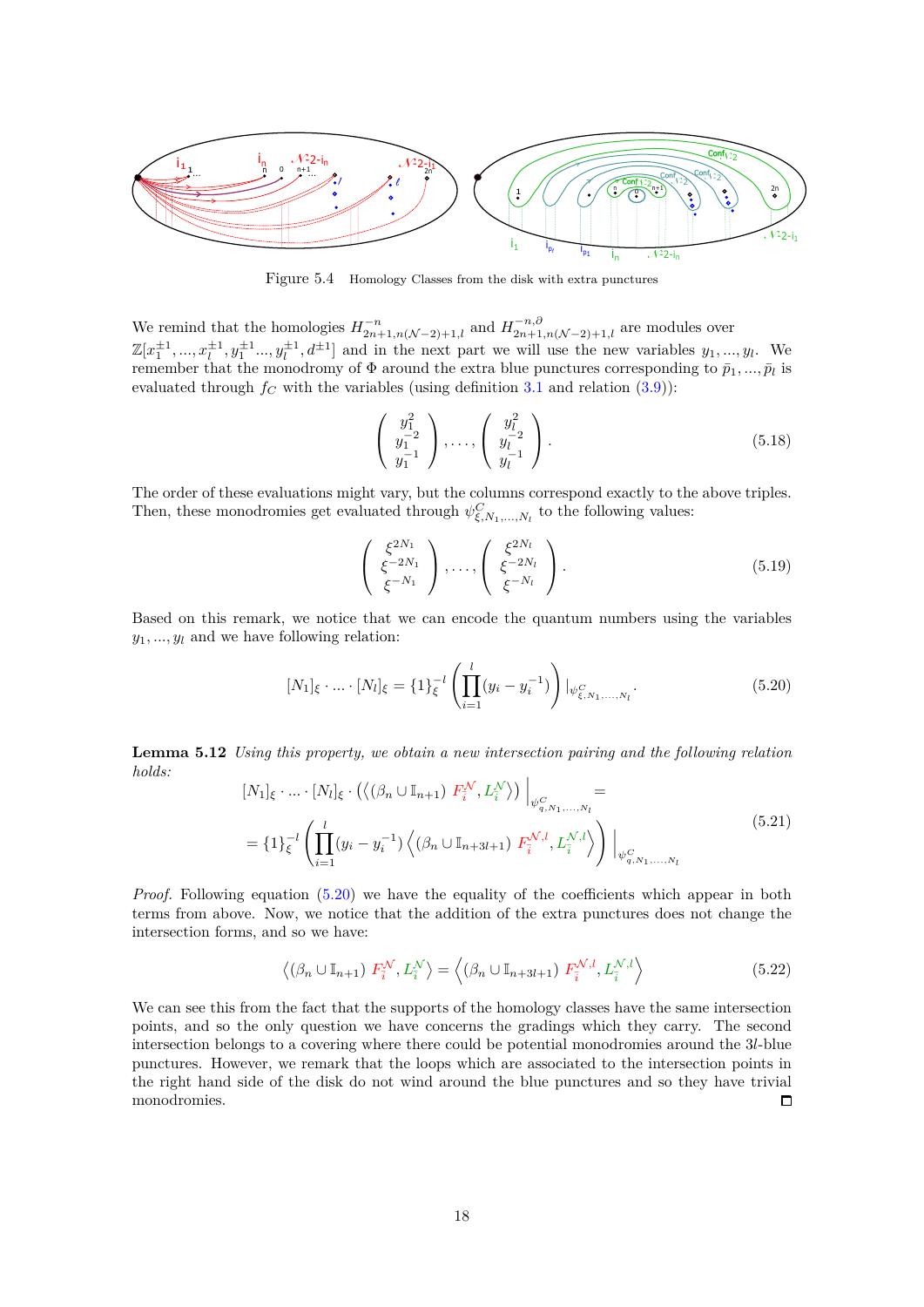Using this Lemma together with the formula from equation  $(3.7)$ , we conclude the following formula:

<span id="page-18-1"></span>
$$
\tau_{\mathcal{N}}(M) = \frac{\{1\}_{\xi}^{-l}}{\mathcal{D}^{b} \cdot \Delta_{+}^{b_{+}} \cdot \Delta_{-}^{b_{-}}} \cdot \sum_{1 \leq N_{1}, \dots, N_{l} \leq N-1} \left( \prod_{i=1}^{l} x_{C(p_{i})}^{(f_{p_{i}} - \sum_{j \neq p_{i}} lk_{p_{i}, j}) \prod_{i=1}^{n} x_{C(i)}^{-1} \cdot \prod_{i=1}^{l} (y_{i} - y_{i}^{-1}) \sum_{\bar{i} \in C(\bar{N})} \left\langle (\beta_{n} \cup \mathbb{I}_{n+3l+1}) F_{\bar{i}}^{N,l}, L_{\bar{i}}^{N,l} \right\rangle \right) \Big|_{\psi_{\xi, N_{1}, \dots, N_{l}}} \tag{5.23}
$$

We remark that we arrived at an expression given by the graded intersections (the terms between the brackets), which do not depend anymore on the choice of colours  $N_1, ..., N_l$ . After that we have to specialise them using the change of coefficients  $\psi^C_{\xi, N_1, \dots, N_l}$ .

# **Step IV (Coefficients of the Kirby colour encoded by circles in the supports of the homology classes)**

In the last part, we will show that we can encode the coefficients of the Kirby colour by adding *l* points to our configuration space and considering the classes which are obtained from the supports of the classes  $F_{\bar{i}}^{\mathcal{N},\bar{l}}$  and  $L_{\bar{i}}^{\mathcal{N},\bar{l}}$  by adding *l* extra circles.

More specifically, we prove that the pairing that arises from the homology classes  $\mathcal{F}^{\mathcal{N}}_{\bar{i}}$  and  $\mathcal{L}^{\mathcal{N}}_{\bar{i}}$ captures precisely the extra coefficients from equation [\(5.21\)](#page-17-2). We remind that:

$$
\mathcal{F}_i^{\mathcal{N}} \in H_{2n+1,n(\mathcal{N}-2)+l+1,l}^{-n} \text{ (figure 5.1)} \qquad \mathcal{L}_i^{\mathcal{N}} \in H_{2n+1,n(\mathcal{N}-2)+l+1,l}^{-n,\partial} \text{ (figure 5.2)}.
$$

**Proposition 5.13** *(Encoding the Kirby colour) For any index*  $\overline{i}$  *we have:* 

<span id="page-18-0"></span>
$$
\left(\prod_{k=1}^{l} (y_k - y_k^{-1})\right) \left\langle (\beta_n \cup \mathbb{I}_{n+3l+1}) F_{\overline{i}}^{\mathcal{N},l}, L_{\overline{i}}^{\mathcal{N},l} \right\rangle = \left\langle (\beta_n \cup \mathbb{I}_{n+3l+1}) \mathcal{F}_{\overline{i}}^{\mathcal{N}}, \mathcal{L}_{\overline{i}}^{\mathcal{N}} \right\rangle. \tag{5.24}
$$

*Proof.* For the computation of these intersections we will use the formulas for the intersection pairing presented in equation [3.7](#page-7-1) and remark [3.7,](#page-8-5) where for each intersection point we count the product of local orientations in the disk and multiply it with the evaluation of the local system  $\Phi$ on the associated loop in the configuration space.

We notice that the classes which lead to these intersection pairings have similar geometric supports except the fact that:

- $s \mathcal{F}_{\bar{i}}^{\mathcal{N}}$  is constructed from  $s F_{\bar{i}}^{\mathcal{N},l}$  by adding *l* extra circles
- $s\mathcal{L}_{\bar{i}}^{\mathcal{N}}$  comes from  $sL_{\bar{i}}^{\mathcal{N},l}$  but it has *l* extra points, one on each circle which goes around the punctures  $p_k$  for  $k \in \{1, ..., l\}$ .

Now, we look at the intersection points between the geometric supports which are obtained after we act with the braid:

1) 
$$
\left( (\beta_n \cup \mathbb{I}_{n+3l+1}) s F_{\overline{i}}^{\mathcal{N},l} \right) \cap s L_{\overline{i}}^{\mathcal{N},l}
$$
  
2) 
$$
((\beta_n \cup \mathbb{I}_{n+3l+1}) s \mathcal{F}_{\overline{i}}^{\mathcal{N}}) \cap s \mathcal{L}_{\overline{i}}^{\mathcal{N}}.
$$
 (5.25)

These two intersections have the same components in the left hand side of the punctured disk. The difference occurs in the right hand side of it.

Let us denote by:

$$
(q_1, r_1), ..., (q_l, r_l)
$$

the intersection points between the purple circles from  $s \mathcal{F}^{\mathcal{N}}_{\bar{i}}$  and the blue disks from  $s \mathcal{L}^{\mathcal{N}}_{\bar{i}}$  which intersect them (they are the orange points from figure  $5.5$ ).

Also, let us look at the first pairing 1) and consider the set of intersection points between the supports of the homology classes:

$$
((\beta_n \cup \mathbb{I}_{n+1})sF_{\overline{i}}^{\mathcal{N},l}) \cap sL_{\overline{i}}^{\mathcal{N},l} = \{\overline{m}_1, ..., \overline{m}_s\}.
$$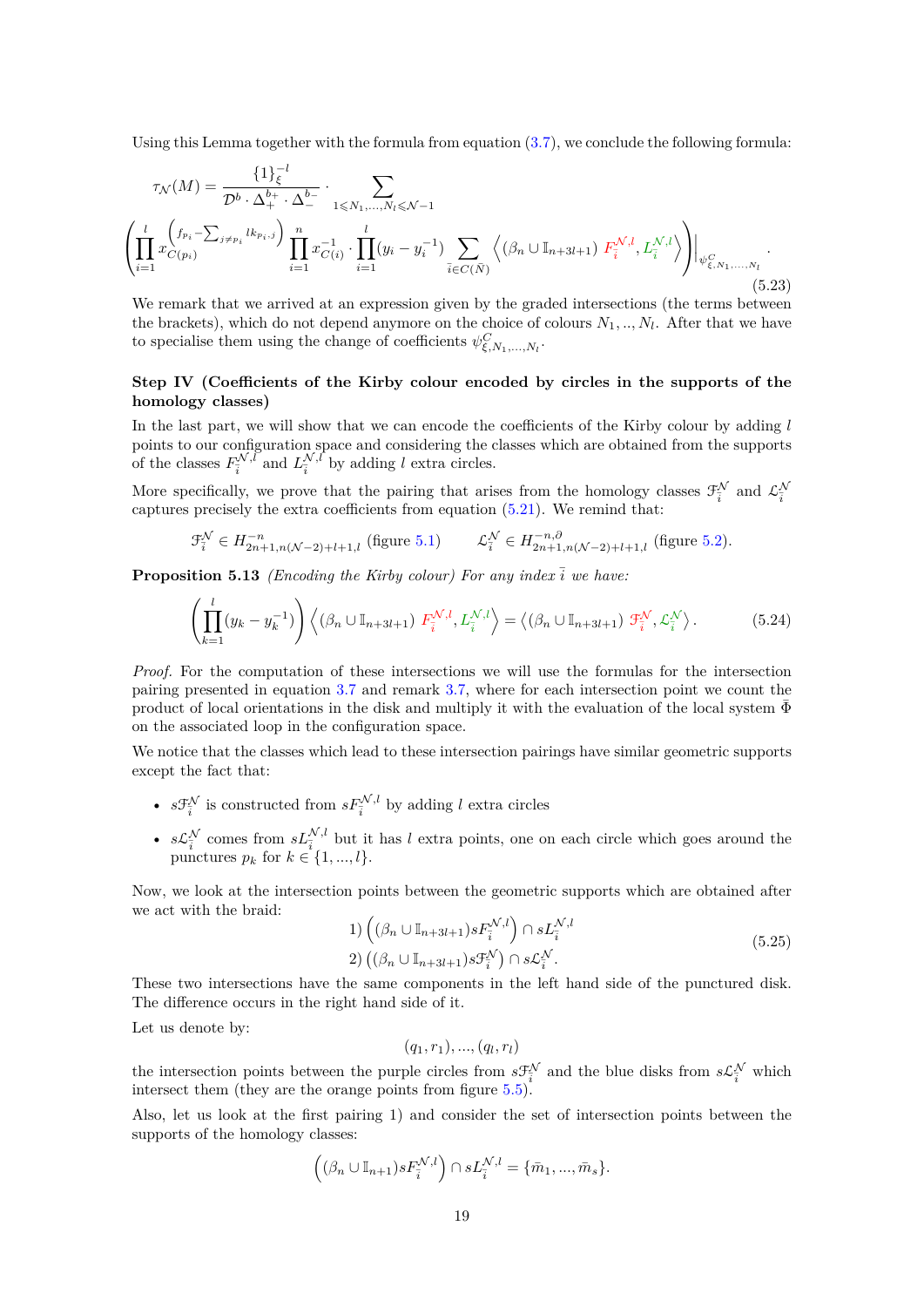Here, each element is a multipoint in the configuration space, which has  $n(\mathcal{N} - 2) + 1$  components.

**Remark 5.14** The set of intersection points between the new classes (from 2)) is obtained from the above intersection points together with a choice of *l* orange points which belong to different circles:

<span id="page-19-0"></span>

<span id="page-19-1"></span>
$$
((\beta_n \cup \mathbb{I}_{n+3l+1})s\mathcal{F}_{\overline{i}}^{\mathcal{N}}) \cap s\mathcal{L}_{\overline{i}}^{\mathcal{N}} = {\overline{m_1, ..., m_s}} \times {q_1, r_1} \times ... \times {q_l, r_l}.
$$
 (5.26)

*Proof.* Let *P* be a multipoint which belongs to the intersection

 $((\beta_n \cup \mathbb{I}_{n+3l+1})s\mathfrak{F}^{\mathcal{N}}_i) \cap s\mathcal{L}^{\mathcal{N}}_i.$ 

This means that it has a exactly one component on each red curve and purple curve from  $(\beta_n \cup$  $\mathbb{I}_{n+3l+1}$ )*s* $\mathcal{F}_{\bar{i}}^{\mathcal{N}}$ . In particular, it has exactly one point on each purple circle, which should be at the intersection with the dual support  $s\mathcal{L}_{\bar{i}}^{\mathcal{N}}$ . We notice that for any fixed  $k \in \{1, ..., l\}$  the  $k^{th}$  purple circle intersects only one component from the dual support, given by the configuration space of  $\mathcal{N} - 1$  points on the blue circle, in exactly two orange points:  $\{q_k, r_k\}$ . This means that *P* has exactly one component from each of these sets with two elements. Then, for the rest of the points we should use the configuration space of  $\mathcal{N} - 2$  points on the blue circles. The rest of the red curves intersected with the configuration spaces of  $\mathcal{N} - 2$  particles on the circles give precisely and intersection point belonging to

$$
\left((\beta_n\cup\mathbb{I}_{n+1})sF_{\overline{i}}^{\mathcal{N},l}\right)\cap sL_{\overline{i}}^{\mathcal{N},l}.
$$

This procedure establishes the desired bijection.

So far, we saw the correspondence at the level of sets. Now we are interested in the coefficients coming from the local system. For this, we turn our attention towards the coefficients which are carried by the orange points. For each  $k \in \{1, ..., l\}$ , we have look at the chosen point on the

 $\Box$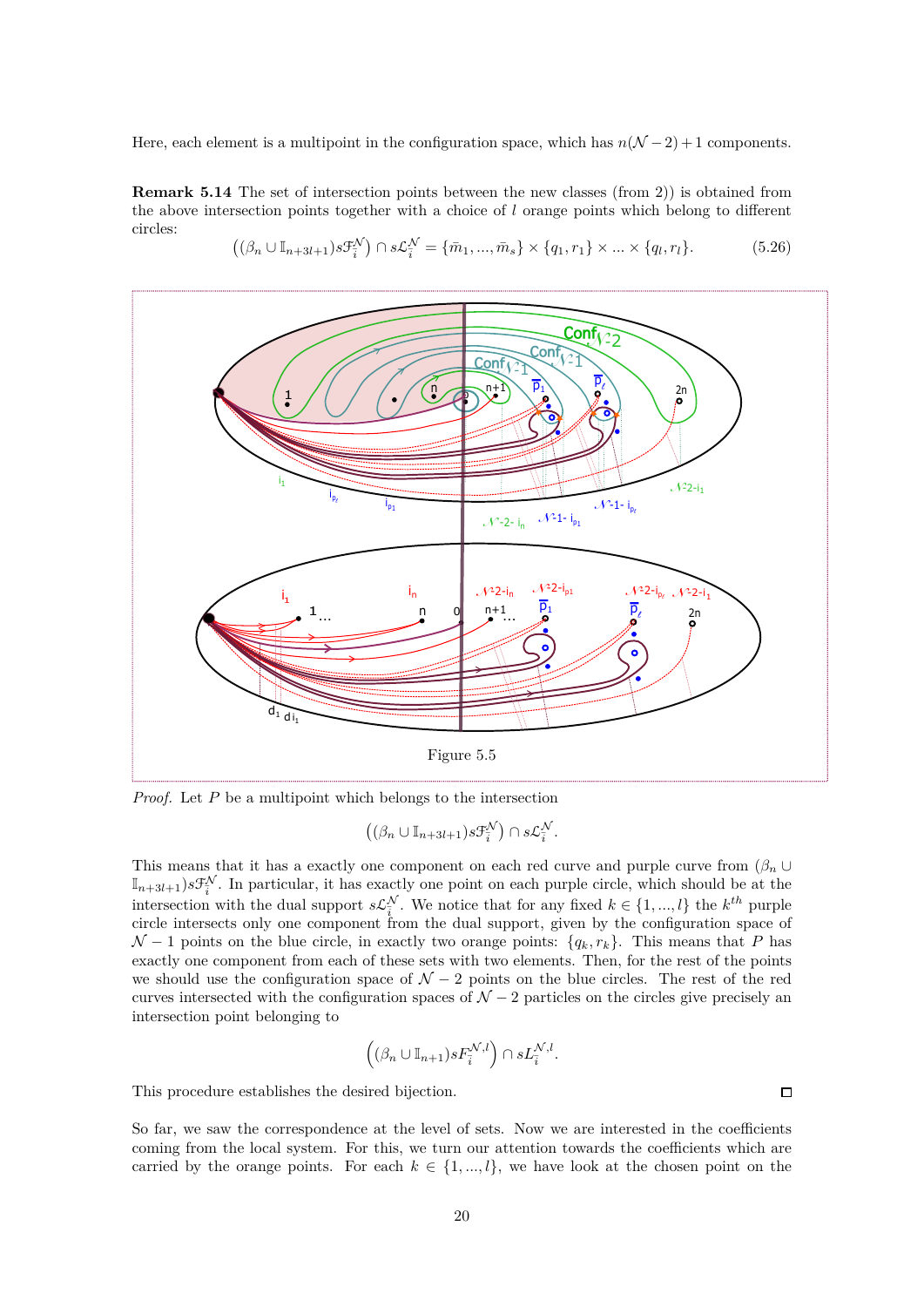purple circle  $(q_k \text{ or } r_k)$  and to evaluate the monodromy of the yellow path corresponding this point around the punctures of the disk. These two paths are presented in picture [5.6.](#page-20-0)

<span id="page-20-0"></span>

Figure 5.6 Paths corresponding to the intersection points

We remind that the counter-clockwise monodromies around the three blue points are evaluated by the variables:

$$
\left(\begin{array}{c} y_k^2\\ y_k^{-2}\\ y_k^{-1} \end{array}\right). \tag{5.27}
$$

 $\Box$ 

Using this for the two paths from the picture, we see that the points  ${q_k, r_k}$  carry the following coefficients:

$$
\begin{array}{ll} (q_k) & y_k^2 \cdot y_k^{-1} = y_k \\ (r_k) & -y_k^{-1} \end{array} \tag{5.28}
$$

The yellow loops associated to the orange intersection points will not add extra *d* components when we evaluate a loop corresponding to an intersection point in the configuration space. This is because these loops to not contribute to the relative winding in the configuration space. Also, the opposite sign comes from the local intersections in these two orange points.

We conclude that for any  $k \in \{1, ..., l\}$  the two points  $\{q_k, r_k\}$  contribute to the grading with the coefficients  $\{y_k, -y_k^{-1}\}$ . This property together with the correspondence presented in relation [\(5.26\)](#page-19-1) shows that the extra coefficients that appear in the second intersection are precisely

$$
\prod_{k=1}^l (y_k - y_k^{-1})
$$

which concludes the relation between the intersection pairings from  $(5.24)$ .

Now, using this property together with the expression from equation [\(5.23\)](#page-18-1), we obtain:

$$
\tau_{\mathcal{N}}(M) = \frac{\{1\}_{\xi}^{-l}}{\mathcal{D}^{b} \cdot \Delta_{+}^{b_{+}} \cdot \Delta_{-}^{b_{-}}} \cdot \sum_{1 \leq N_{1},...,N_{l} \leq N-1} \left( \prod_{i=1}^{l} x_{C(p_{i})}^{\left(f_{p_{i}} - \sum_{j \neq p_{i}} l k_{p_{i},j}\right)} \prod_{i=1}^{n} x_{C(i)}^{-1} \cdot \sum_{\bar{i} \in C(\bar{N})} \left\langle (\beta_{n} \cup \mathbb{I}_{n+3l+1}) \mathcal{F}_{\bar{i}}^{\mathcal{N}}, \mathcal{L}_{\bar{i}}^{\mathcal{N}} \right\rangle \right) \Big|_{\psi_{\xi, N_{1},...,N_{l}}^{C}} = \frac{\{1\}_{\xi}^{-l}}{\mathcal{D}^{b} \cdot \Delta_{+}^{b_{+}} \cdot \Delta_{-}^{b_{-}}} \cdot \sum_{1 \leq N_{1},...,N_{l} \leq N-1} \left( \sum_{i=1}^{l} x_{C(p_{i})}^{\left(f_{p_{i}} - \sum_{j \neq p_{i}} l k_{p_{i},j}\right)} \prod_{i=1}^{n} x_{C(i)}^{-1} \cdot \left\langle (\beta_{n} \cup \mathbb{I}_{n+3l+1}) \mathcal{F}_{\bar{i}}^{\mathcal{N}}, \mathcal{L}_{\bar{i}}^{\mathcal{N}} \right\rangle \right) \Big|_{\psi_{\xi, N_{1},...,N_{l}}^{C}}.
$$
\n(5.29)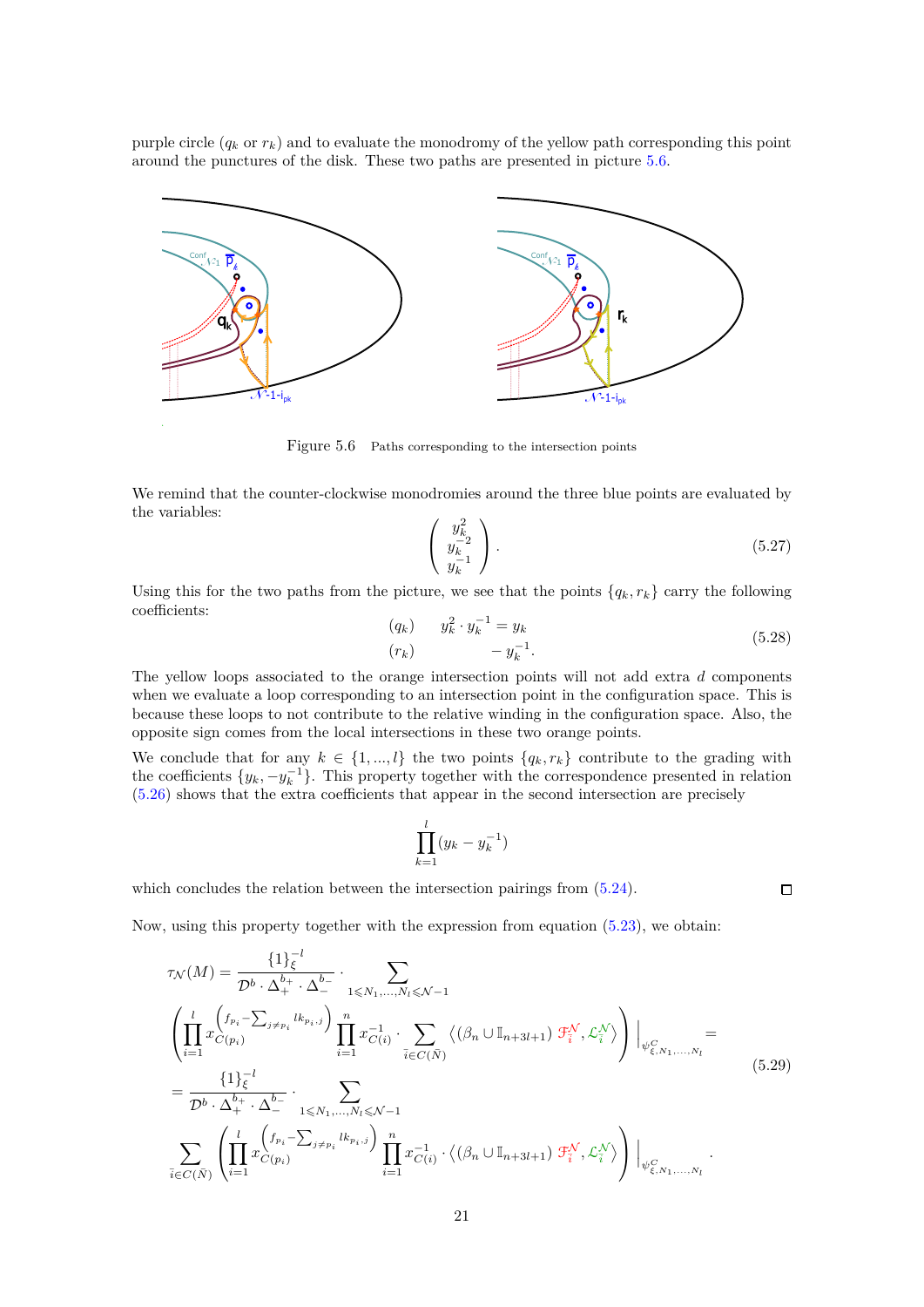Exchanging the two sums and taking care of the conditions which the colouring imposes on the multi-indices, we obtain the following formula:

$$
\tau_{\mathcal{N}}(M) = \frac{\{1\}_{\xi}^{-l}}{\mathcal{D}^{b} \cdot \Delta_{+}^{b_{+}} \cdot \Delta_{-}^{b_{-}}} \cdot \sum_{i_{1},...,i_{n}=0}^{\mathcal{N}-2}
$$
\n
$$
\cdot \sum_{\substack{\bar{N}=(N_{1},...,N_{l})\\1\leqslant N_{1},...,N_{l}\leqslant\mathcal{N}-1}} \left(\prod_{i=1}^{l} x_{C(p_{i})}^{\left(p_{i}-\sum_{j\neq p_{i}}lk_{p_{i},j}\right)} \prod_{i=1}^{n} x_{i}^{-1} \cdot \left\langle(\beta_{n} \cup \mathbb{I}_{n+3l+1}) \mathcal{F}_{i}^{\mathcal{N}}, \mathcal{L}_{i}^{\mathcal{N}}\right\rangle\right)\Big|_{\psi_{\xi,N_{1},...,N_{l}}^{C}} = \frac{\{1\}_{\xi}^{-l}}{\mathcal{D}^{b} \cdot \Delta_{+}^{b_{+}} \cdot \Delta_{-}^{b_{-}}} \cdot \sum_{i_{1},...,i_{n}=0}^{\mathcal{N}-2} \left(\sum_{\substack{1\leqslant N_{1},...,N_{l}\leqslant\mathcal{N}-1\\i\in C(N_{1},...,N_{l})}} \Lambda_{\bar{i}}(\beta_{n}) \Big|_{\psi_{\xi,N_{1},...,N_{l}}^{C}}\right).
$$
\n(5.30)

This relation concludes the proof of the main formula.

**Corollary 5.15** *(Detailed formula for the invariant)*

$$
\tau_{\mathcal{N}}(M) = \frac{\{1\}_{\xi}^{-l}}{\mathcal{D}^{b} \cdot \Delta_{+}^{b_{+}} \cdot \Delta_{-}^{b_{-}}} \cdot \sum_{i_{1},...,i_{n}=0}^{\mathcal{N}-2}
$$
\n
$$
\cdot \sum_{\substack{\bar{N}=(N_{1},...,N_{l})\\1\leqslant N_{1},...,N_{l} \leqslant \mathcal{N}-1}} \left( \prod_{i=1}^{l} x_{C(p_{i})}^{\left(f_{p_{i}} - \sum_{j\neq p_{i}} l k_{p_{i},j}\right)} \prod_{i=1}^{n} x_{C(i)}^{-1} \cdot \left\langle \left(\beta_{n} \cup \mathbb{I}_{n+3l+1}\right) \mathcal{F}_{i}^{\mathcal{N}}, \mathcal{L}_{i}^{\mathcal{N}} \right\rangle \right) \Big|_{\psi_{\xi,N_{1},...,N_{l}}^{C}}.
$$
\n(5.31)

 $\Box$ 

# <span id="page-21-0"></span>**6. Topological model for the WRT invariants of** 3**-manifols obtained as surgeries along knots**

This section is devoted to the topological model presented above, for the particular case where the link is actually a knot (this means that  $l = 1$ ). Let us consider a knot K which is the closure of a braid with *n* strands  $\beta_n \in B_n$ .

In this case, we work in the covering of the configuration space of  $n(\mathcal{N} - 2) + 2$  particles in the punctured disk with  $2n + 4$  punctures, and we will use the homology groups:

$$
H_{2n+1,n(\mathcal{N}-2)+2,1}^{-n} \quad \text{and} \quad H_{2n+1,n(\mathcal{N}-2)+2,1}^{-n,\partial} \quad \text{as } \mathbb{Z}[x^{\pm 1}, y^{\pm 1}, d^{\pm 1}] - \text{modules.}
$$

This means that we have 3 privileged blue points in the punctured disk.

# **6.1. Homology classes**

**Definition 6.1** a) (First Homology class) For any set  $i_1, ..., i_n \in \{0, ..., \mathcal{N} - 2\}$  we consider the class given by the geometric support from the figure below:



Figure 6.1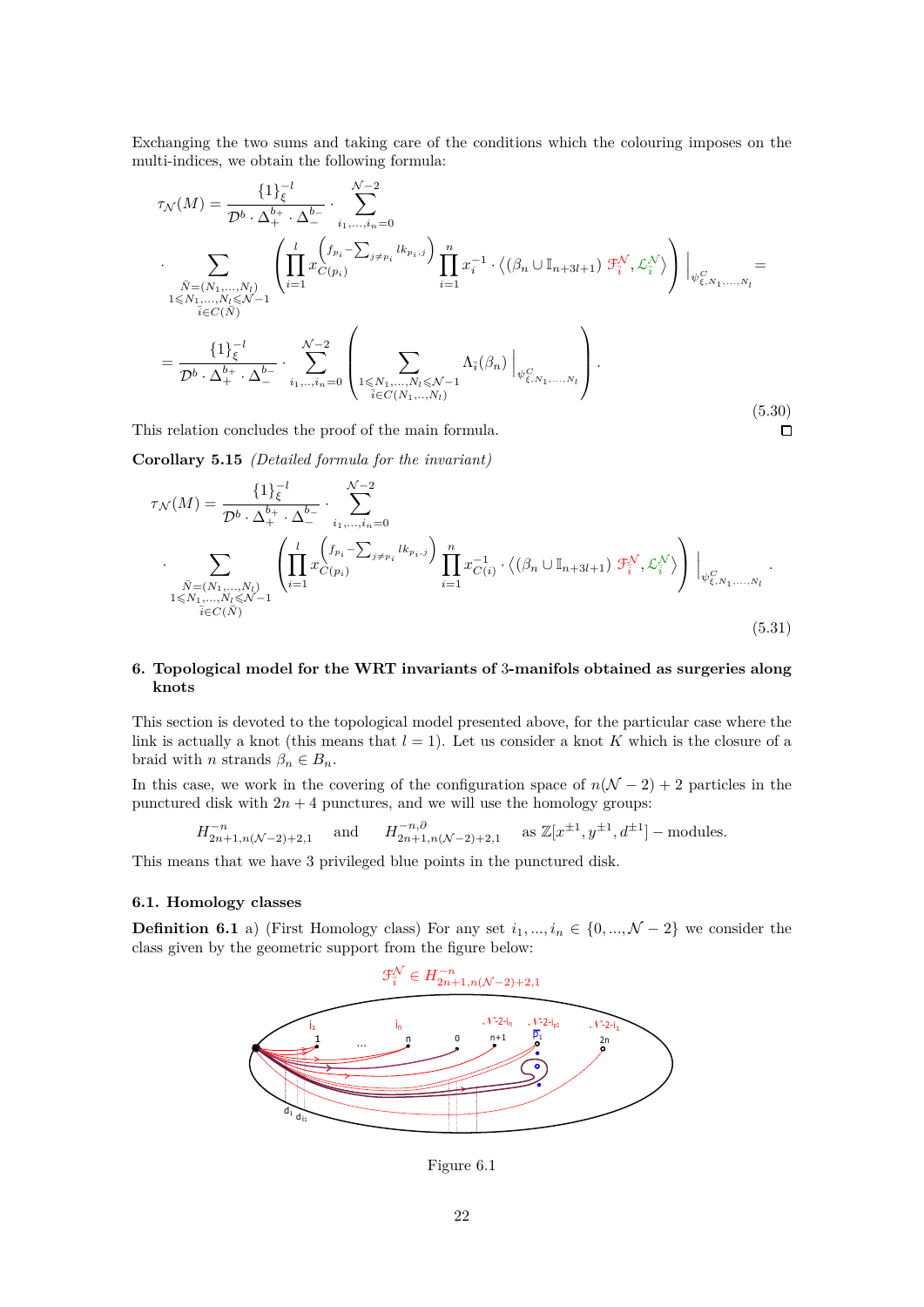b) (Second Homology class) The second homology class is given by the following geometric support:



Figure 6.2

Further on, we will use the specialisation of coefficients which corresponds to a coloring with one color  $N \in \mathbb{N}$ , which is given by:

$$
\psi_{q,N}^C : \mathbb{Z}[x^{\pm 1}, y^{\pm 1}, d^{\pm 1}] \to \mathbb{Z}[q^{\pm 1}]
$$
\n
$$
\begin{cases}\n\psi_{q,N}^C(x) = q^{N-1}, \\
\psi_{q,N}^C(y_i) = q^N \\
\psi_{q,N}^C(d) = q^{-2}.\n\end{cases}
$$
\n(6.1)

**Corollary 6.2** *(Topological model for the Witten-Reshetikhin-Turaev invariants of knot surgeries) Let M be a closed oriented* 3*-manifold obtained by surgery along a knot K with framing*  $f \in \mathbb{Z}$ *. We choose a braid*  $\beta_n$  *such that*  $K = \widehat{\beta_n}$ *. Further on, for*  $i_1, ..., i_n \in \{0, ..., \mathcal{N} - 2\}$ *, we consider the following Lagrangian intersection:*

$$
\begin{cases}\n\Lambda_{\overline{i}}(\beta_n) \in \mathbb{Z}[x^{\pm 1}, y^{\pm 1}, d^{\pm 1}] \\
\Lambda_{\overline{i}}(\beta_n) := x^{f-w(\beta_n)} \cdot x^{-n} \langle (\beta_n \cup \mathbb{I}_{n+4}) \mathcal{F}_{\overline{i}}^{\mathcal{N}}, \mathcal{L}_{\overline{i}}^{\mathcal{N}} \rangle\n\end{cases} (6.2)
$$

*Here,*  $w(\beta_n)$  *is the writhe of the braid. Then the*  $\mathcal{N}^{th}$  *Witten-Reshetikhin-Turaev invariant is obtained from these intersections as below:*

$$
\tau_{\mathcal{N}}(M) = \frac{\{1\}_{\xi}^{-1}}{\mathcal{D}^b \cdot \Delta_+^{b_+} \cdot \Delta_-^{b_-}} \cdot \sum_{i_1, \dots, i_n=0}^{\mathcal{N}-2} \left( \sum_{N=max\{i_1+1, \dots, i_n+1\}}^{\mathcal{N}-1} \Lambda_{\tilde{i}}(\beta_n) \Big|_{\psi_{\xi, N}^C} \right). \tag{6.3}
$$

**Remark 6.3** This tells as that the level  $N$  WRT invariant of a surgery along a knot which is the closure of a braid with *n* strands is obtained from states of graded intersections in the configuration space of  $n(N-2) + 2$  points in the  $(2n + 4)$ −punctured disk.

# **References**

- <span id="page-22-1"></span>[1] C. Anghel- *Coloured Jones and Alexander polynomials as topological intersections of cycles in configuration spaces*, math.GT arXiv:2002.09390 47 pages, (2020).
- <span id="page-22-2"></span>[2] C. Anghel- *Uq*(*sl*(2))−*quantum invariants unified via intersections of embedded Lagrangians*, math.GT arxiv: 2010.05890, 19 pages, (2020).
- <span id="page-22-3"></span>[3] C. Anghel, M. Palmer- *Lawrence-Bigelow representations, bases and duality*, arxiv: 2011.02388, 25 pages, (2020).
- [4] V. Jones- *A Polynomial Invariant for Knots via von Neumann Algebras*, Bull. Amer. Math. Soc. (N.S.) 12, No. 1, 103–111, (1985).
- <span id="page-22-0"></span>[5] M. Khovanov-*A categorification of the Jones polynomial*, Duke Math. J., 101(3):359–426,  $(2000).$